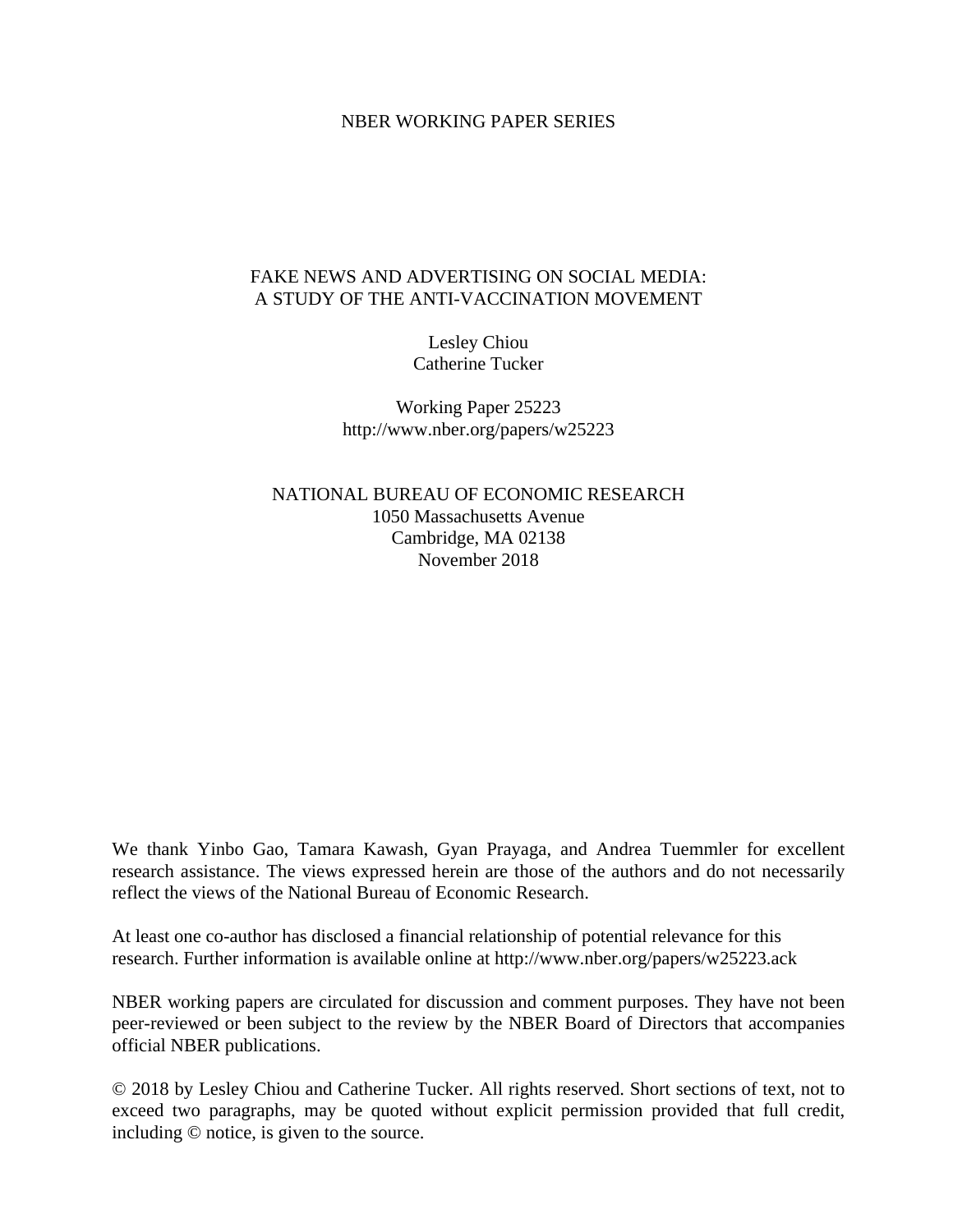Fake News and Advertising on Social Media: A Study of the Anti-Vaccination Movement Lesley Chiou and Catherine Tucker NBER Working Paper No. 25223 November 2018 JEL No. L86

## **ABSTRACT**

Online sources sometimes publish information that is false or intentionally misleading. We study the role of social networks and advertising on social networks in the dissemination of false news stories about childhood vaccines. We document that anti-vaccine Facebook groups disseminate false stories beyond the groups as well as serving as an "echo" chamber. We also find that after Facebook's ban on advertising by fake new sites, the sharing of fake news articles on Facebook fell by 75% on Facebook compared to Twitter.

Lesley Chiou Occidental College 1600 Campus Road Los Angeles, CA 90041 lchiou@oxy.edu

Catherine Tucker MIT Sloan School of Management 100 Main Street, E62-533 Cambridge, MA 02142 and NBER cetucker@mit.edu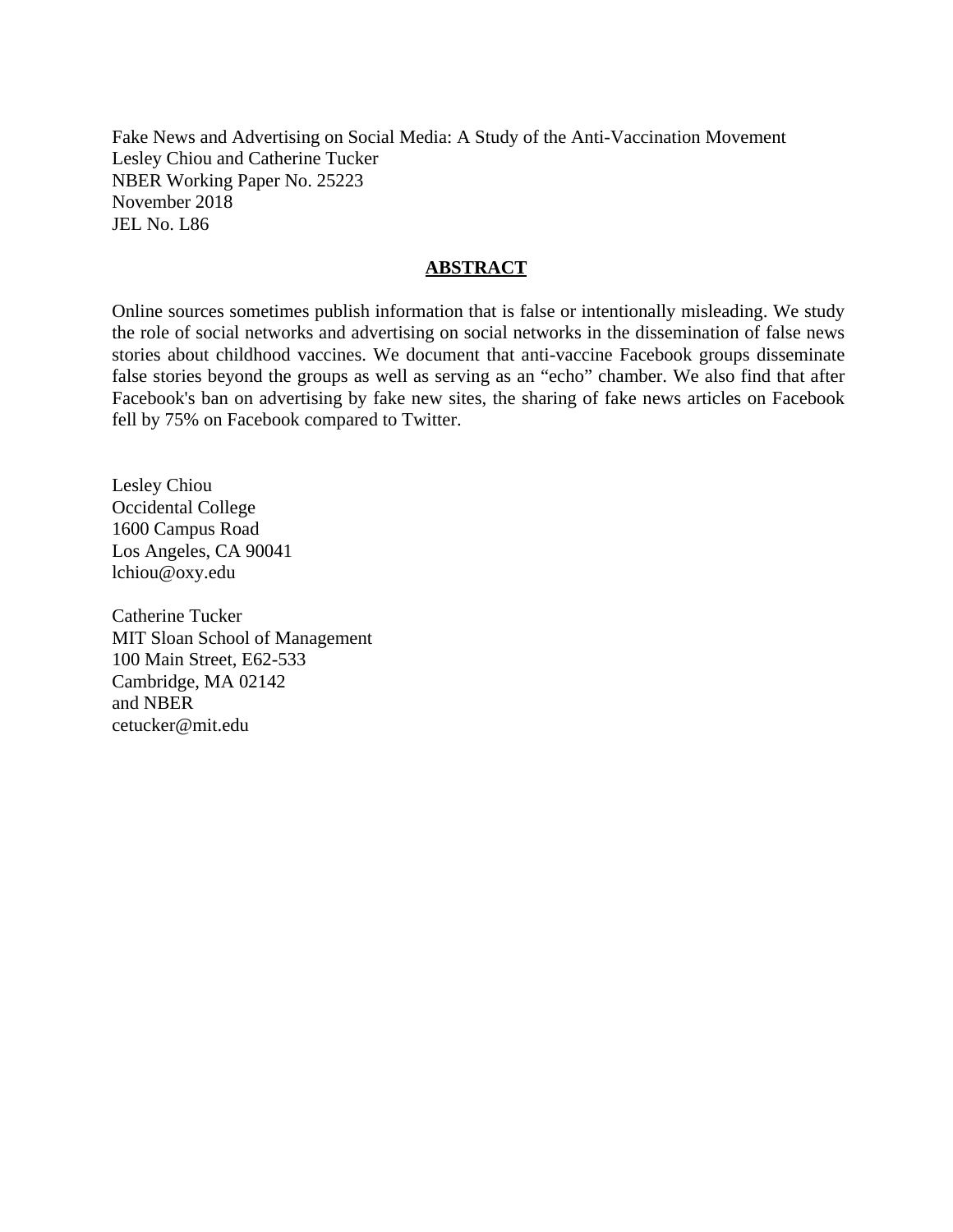## 1 Introduction

The Internet has significantly changed the type of news that consumers receive. In the past consumers relied on traditional media, such as radio and television, which involved relatively fewer and more established sources of news. Nowadays consumers are exposed to online sources of information, through, for example, social networking sites, which allow any individual to share content without "fact-checking or editorial judgment" (Allcott and Gentzkow, 2017a). Many worry that online sources may publish false information, but present it as facts or "real" news. We document how anti-vaccine groups on Facebook disseminate false information to users, and we also study whether Facebook's ban on the advertising of "fake" news prevents the spread of false or misleading news stories on childhood vaccines.

While nearly 60% of adults in the US have searched for health information online in the past year (Fox and Duggan, 2013), online information for consumer health is "often unreliable" and difficult for consumers to assess (Fu et al., 2016; Fahy et al., 2014). Studies demonstrate how consumers do not accurately determine the reliability of health content on the Internet (Allam et al., 2014; Knapp et al., 2011; Kutner et al., 2006). In particular, individuals do not take into account the credibility of the content when presented with online information that is critical of vaccination (Nan and Madden, 2012; Betsch et al., 2010, 2013; Allam et al., 2014).

We focus on childhood vaccines for several reasons. First significant confusion and misleading information on the Internet surrounds the adverse effects of vaccinations on children. For example online articles allege that the vaccine for measles, mumps, and rubella causes autism even though academic studies in the medical literature have since debunked these myths. Second although the Centers for Disease Control and Prevention (CDC) recommend that individuals receive their first vaccinations during childhood, parents report concerns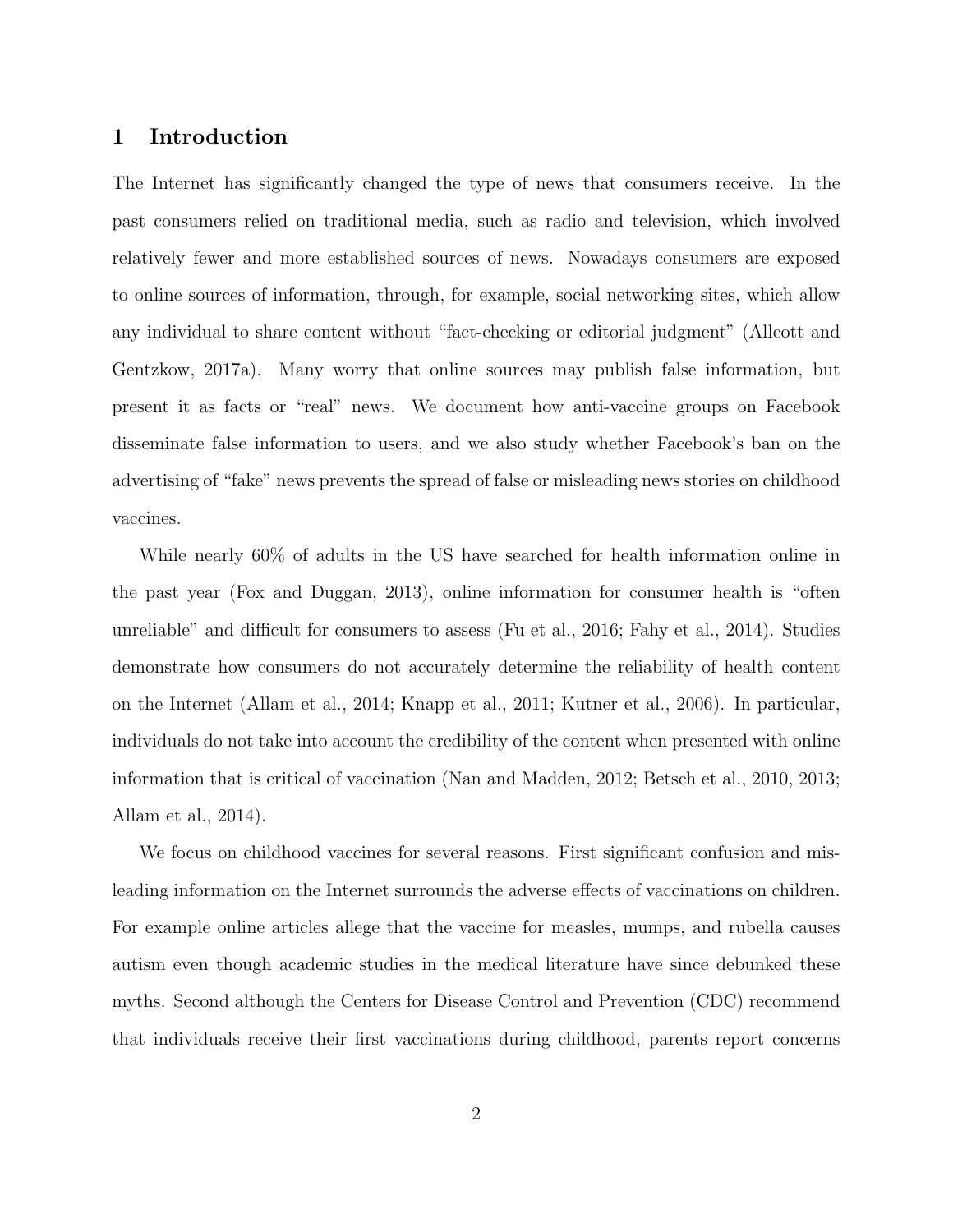about safety as among primary reasons why their children are not vaccinated (Smith et al., 2016). Finally vaccines represent an important health concern for the general public because when children receive vaccinations, they also protect the community through herd immunity by preventing further spread of the disease to those individuals unable to be vaccinated.

We explore the role of Facebook groups in spreading false information. We collect data on the content and types of posts shared by Facebook groups that promote the discussion of anti-vaccine beliefs. We find that a handful of authors account for a disproportionately large number of posts and that the posts focus on promoting articles from fake news sites and other online social media. Our results suggest that anti-vaccine groups on Facebook serve as an alternative channel of information for users—both as an "echo" chamber (when users "like" anti-vaccine posts by other users) and as a means of disseminating false stories (when users share a post with others in their social network).

We then study the role of advertising in propagating fake news. In response to criticism over the potential influence of fake news on political outcomes, Facebook banned fake news ads from their advertising networks on November 14, 2016 (Dillet, 2016; Seetharaman, 2016; Wingfield et al., 2016). The intervention marks a major shift in policy from one of the largest social networking sites in the US and occurred when scrutiny heightened over the role that online misinformation may have played in the outcome of the 2016 US presidential election. Since the ban, Facebook does not display ads that link to websites with misleading or illegal content. Because this ban is unrelated to health news, this provides us with the opportunity to study how an exogenous shifter of fake news on health topics affects the sharing of this news.

Our paper is the first to our knowledge that empirically tests the role of advertising in the dissemination of fake news. Theoretically, the effect of advertising on the popularity of fake news on social media is unclear. On one hand, the popularity of fake news may occur in the absence of advertising as users share articles with others in their social network. On the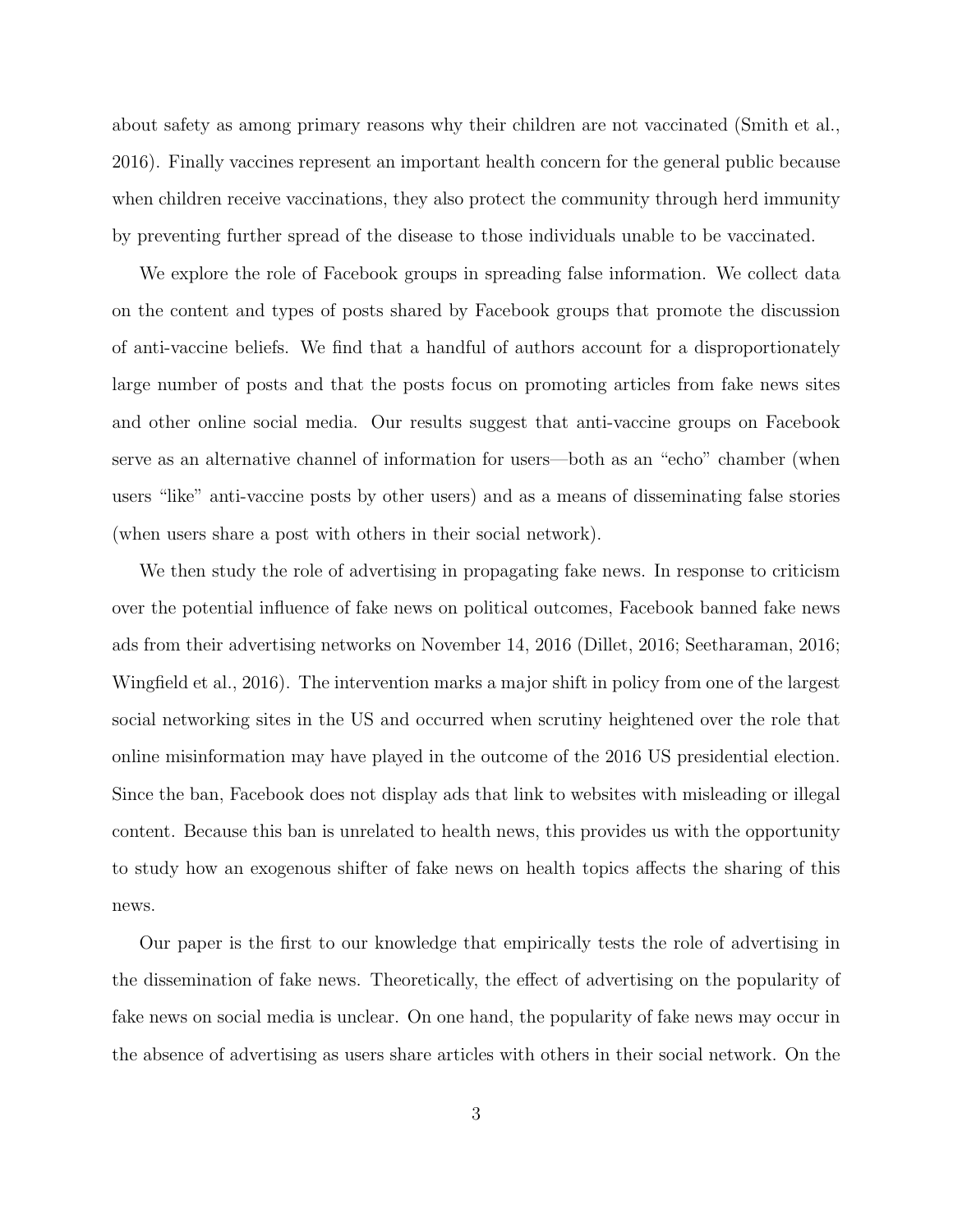other hand, advertising may convince users to share an article that they would not otherwise.

To circumvent challenges in measuring the effects of advertising (Gordon et al., 2017; Lewis and Reiley, 2014; Lewis et al., 2011), we exploit a difference-in-differences framework. We study how Facebook's ban on the advertising of fake news affects shares of fake news on Facebook, and we use another prominent social media platform, Twitter, that did not experience any policy change during this period as a control group. We compare the number of shares on Facebook with Twitter for news stories about childhood vaccines before and after Facebook's advertising ban on fake news. Our results suggest that the advertising ban is particularly effective; the shares of fake news articles on Facebook drop by 75% compared to Twitter after the ban.

Our study directly relates to future policymaking. For instance, German regulators are considering regulation that requires Facebook to pay a fine of 500,000 euros for each fake news post that appears on their site (Olsen, 2016). Legislators intend to introduce a bill that will compel Facebook to compensate individuals who have been negatively affected by "fake or defamatory" stories. Recently the Parliament in Malaysia passed the world's first legislation that outlaws fake news: anyone who publishes or circulates misleading information faces up to six years in prison (Beech, 2018). Finally, France's Parliament is also debating a bill aimed at fake news; the bill would allow judges to block content deemed false (Nossiter, 2018).

This paper relates to several strands of literature. An established literature on bias in the media industry dates back to the growth of radio and television (Gentzkow and Shapiro, 2006; Mullainathan and Shleifer, 2005; Baron, 2004; Besley and Prat, 2004). In the few studies that address fake news, Allcott and Gentzkow (2017a) examine whether exposure to fake news influenced electoral outcomes in November 2016 election, and Vosoughi et al. (2018) and Friggeri et al. (2014) examine how false and true news and rumors propagate on social media. Finally, a well-developed literature on the effectiveness and regulation of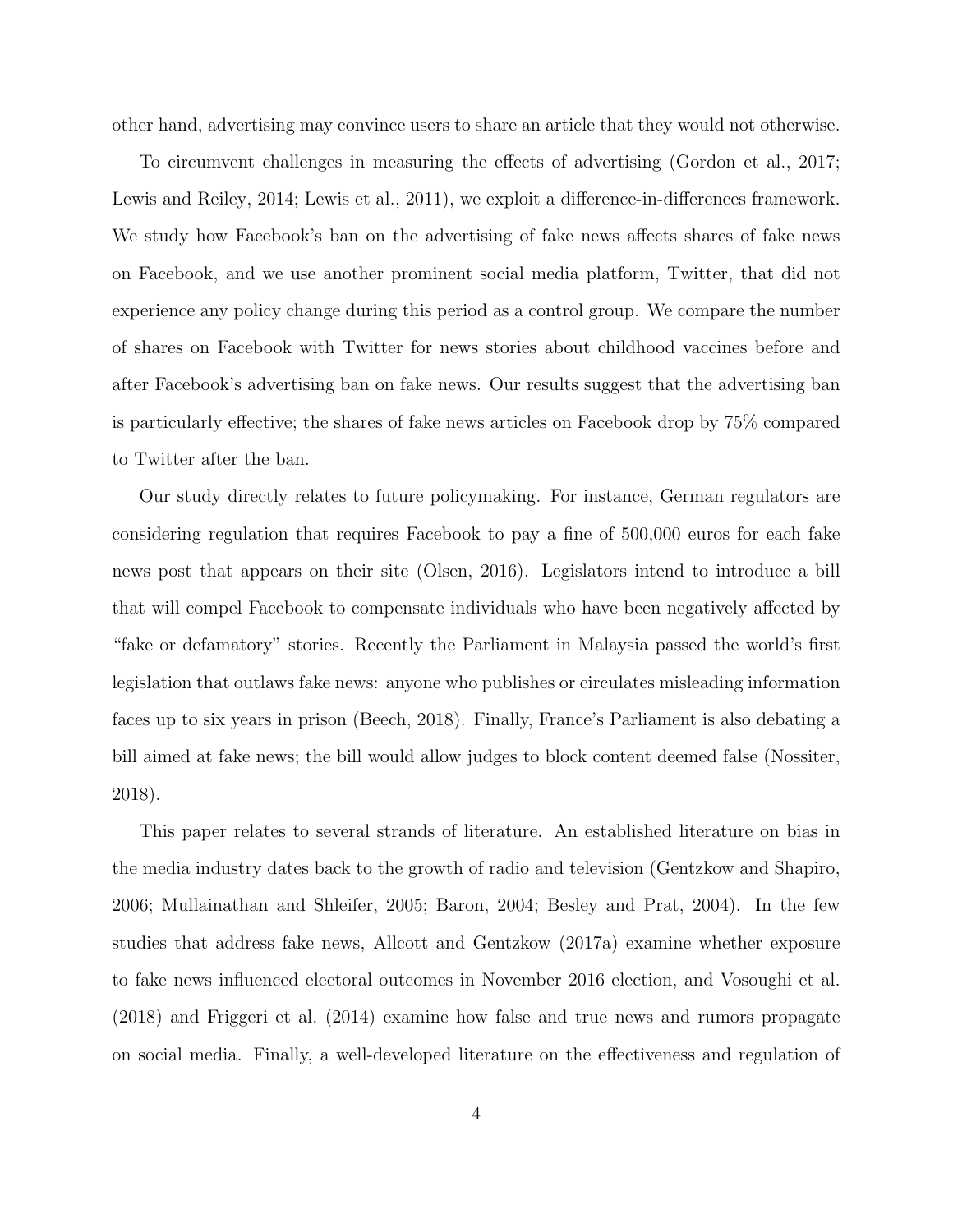online advertising exists (Chiou and Tucker, 2016; Goldfarb and Tucker, 2011, 2015).

## 2 Fake News and Health Information on Social Media

#### 2.1 Facebook and Twitter

Facebook and Twitter rank as the two largest social media platforms in the US. Users rely on both platforms to obtain news. Approximately two-thirds of US adults use Facebook, and half of Facebook users read news on its site (Pew, 2014). Twitter users account for 16% of US adults, and half of the users read news on its site.

The prevalence and prominence of social networking sites leads an "individual user with no track record or reputation can in some cases reach as many readers as Fox News, CNN, or New York Times" (Allcott and Gentzkow, 2017b). Critics allege that most traffic to fake news sites originates from Facebook and that Facebook referrals account for a larger fraction of referrals to fake news sites than real news sites (Wong, 2016; Shavit, 2016). Given that nearly 2 billion monthly users view the "Trending Topics" section of Facebook, Facebook faces increased scrutiny and criticism when fake news stories appear (Chaykowski, 2016).

Figure 1 illustrates a screenshot of an ad on Facebook for a fake news story about vaccines. The top of the ad contains the word "Sponsored" to indicate that this post is an advertisement. This ad links to a news article on vaccinesrevealed.com that alleges how vaccines are "neither safe, nor effective."

On November 15, 2016, in response to the concerns about the influence of fake news on the US presidential election, Facebook banned advertisers from running ads that link to fake news stories (Dillet, 2016; Seetharaman, 2016). The ban coincided with Facebook releasing its official policy on fake news sites as described in the Appendix A-1. Facebook bans ads that contain deceptive, false, or misleading content, including deceptive claims, offers, or methods, and it explicitly added fake news sites to the category of "misleading or false content," and .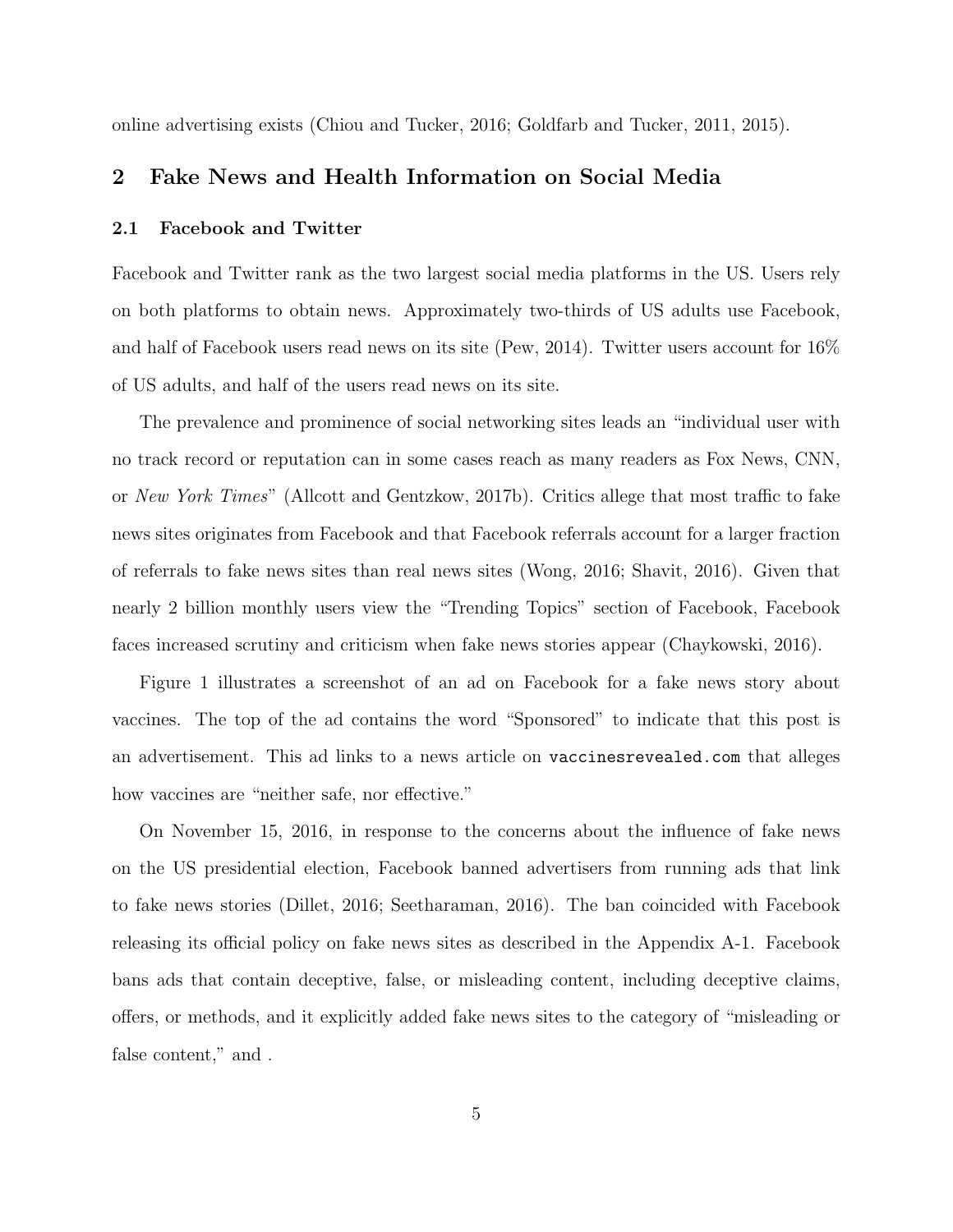Figure 1: Screenshot of Advertising of Fake News on Facebook



Note: Source is gofundme. com .

## 2.2 Misleading Health Information on the Internet

Vaccines protect the health of individuals as well as members of the community by preventing further spread of the disease. In fact, some vulnerable populations (people with allergies or weakened immune systems due to cancer, HIV/AIDS, and certain diseases) are unable to receive vaccinations and thus rely on community protection from the disease. The level of vaccination required to achieve this type of community protection or "herd" immunity ranges between 83 to 95 percent (of Health and Services, 2018).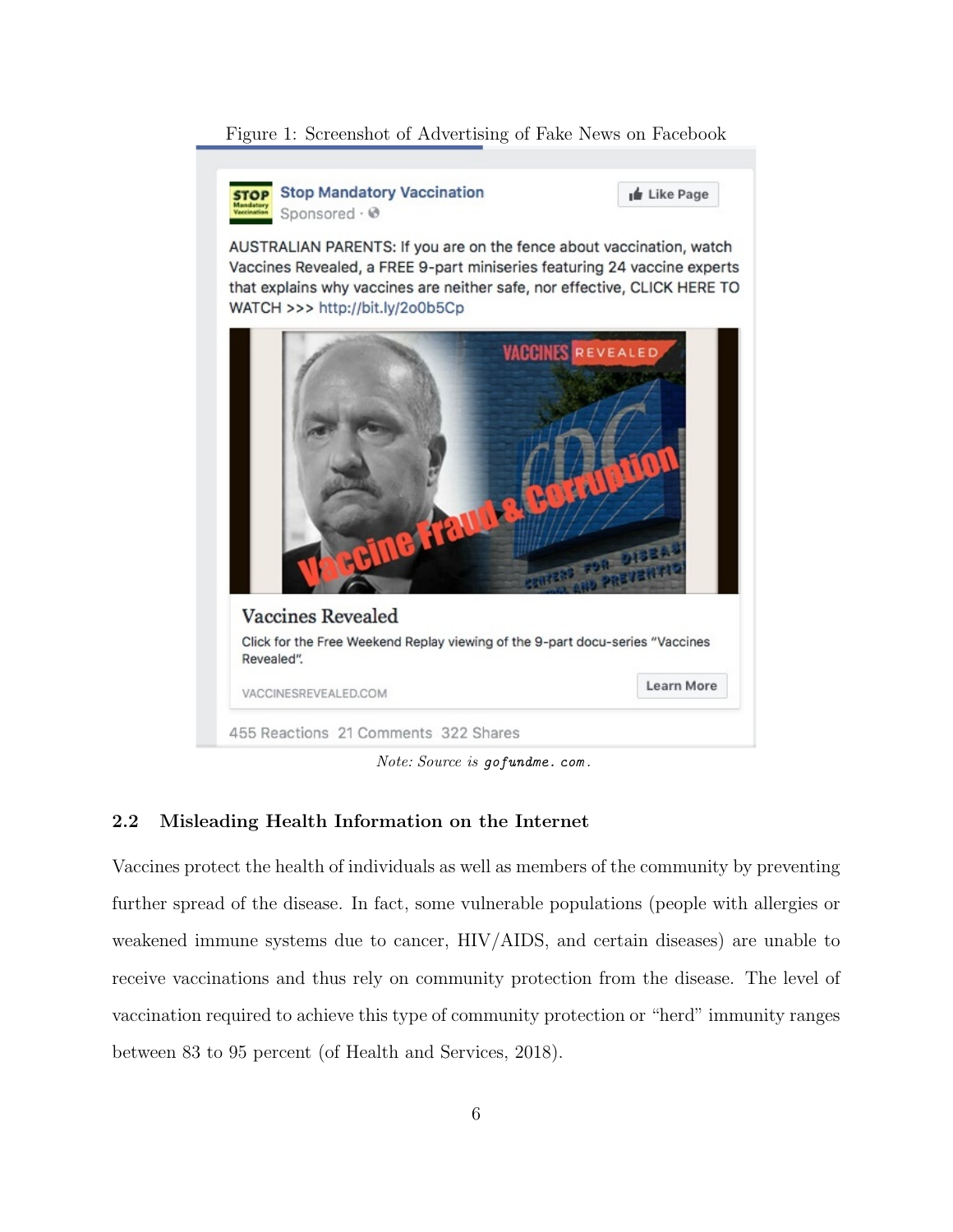Stories with false or misleading information surround health topics on the Internet. Public health officials voice concerns about the influence of fake news because one-third of US consumers use social media for health care information (Miller, 2017), and more than 40% of consumers say that "information found via social media affects the way they deal with their health."

In particular, false news stories surround the safety of vaccinations. Esposito et al. (2014) finds that the "dissemination of misinformation and anecdotal reports of alleged vaccine reactions by the media, the Internet and anti-vaccination groups leads parents to question the need for immunization." For instance, the vaccine for measles, mumps, and rubella is among the most "frequently omitted of the recommended vaccines, usually because of concerns about the vaccine safety." Fake news articles allege that the vaccine may cause autism even though the medical literature has since debunked such claims.

A growing body of evidence demonstrates that consumers struggle to evaluate the credibility and accuracy of online content. Experimental studies find that exposure to online information that is critical of vaccination leads to stronger anti-vaccine beliefs, since individuals do not take into account the credibility of the content (Nan and Madden, 2012; Betsch et al., 2010, 2013; Allam et al., 2014). Survey evidence also shows that only half of lowincome parents of children with special healthcare needs felt "comfortable determining the quality of health websites" (Knapp et al., 2011). Since only 12% of US adults are proficient in health literacy with 36% at basic or below basic levels (Kutner et al., 2006), Fu et al. (2016) state that the influence of "low-quality antivaccine web pages that promote compelling but unsubstantiated messages."

Public health officials across the world express concerns about how fake news may influence parents' decision to vaccinate their children. The president of the Irish Medical Association states that the uptake rates for the HPV vaccine are declining to a "worrying extent" due to false stories about the risks from vaccinations, and he further expresses that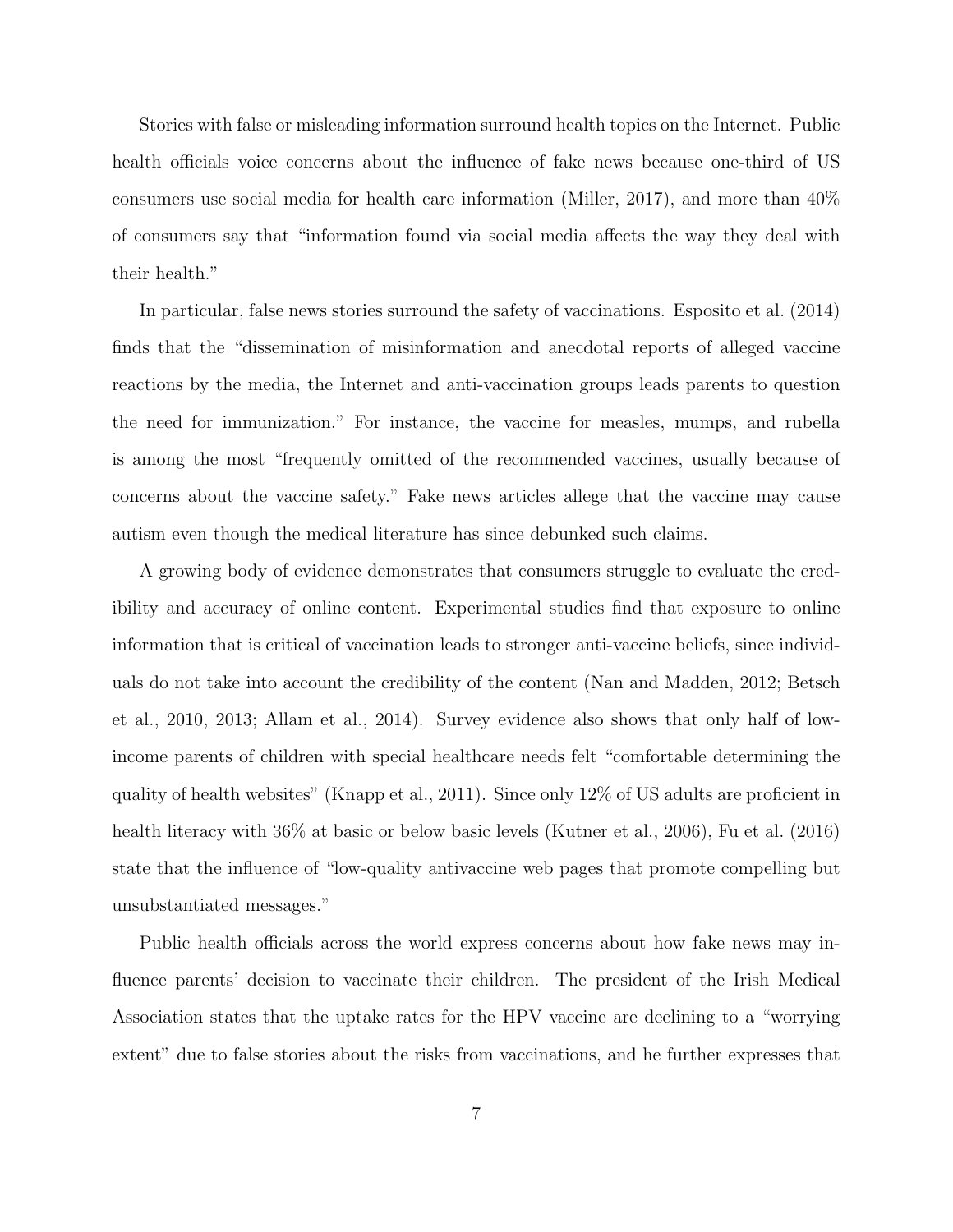fake news jeopardizes the future health of young women (Power, 2017). Health Minister Beatrice Lorenzin of Italy indicates that the current measles epidemic in Italy and the corresponding declining vaccination rates presents an "emergency generated by fake news" (Press, 2017).

## 3 Social Sharing of Fake News within Facebook Groups

We first document how users disseminate false or misleading information in Facebook groups. Facebook groups serve as a place of communication for people to share common interests and to express their opinions. In Facebook groups, users may organize around a common cause, issue, or activity, and they may express objectives, discuss issues, post photos, and share related content. These groups are similar to discussion forums where groups of users may share photos, links, and updates (Singh, 2014).

We identify anti-vaccine Facebook groups by performing a keyword search on "anti vaccine" in Facebook and filtering the search results by Facebook groups. Using a script, we collect data from these groups for all posts between May and October 2017.<sup>1</sup>

For each post, we observe the author, message, date of the post, and the type of post. The types of posts include those that display an album, event, link, note, photo, status, or video. A note is a longer message that users access on a separate page; it may be edited and formatted as well as set to different privacies. A status is a short message that users post at the top of the page of the group. We also observe the cumulative number of likes, comments, and reactions for the post as of October 2017. On Facebook, users can respond to a post by "liking" it, commenting on it, or designating a reaction (e.g., "wow," "love," "haha", "sad," "angry") that captures their emotional response to the post.

Figure 2 shows a typical post from an anti-vaccine group.<sup>2</sup> Here an author posts a false

<sup>&</sup>lt;sup>1</sup>We focus on Facebook groups with at least 100 users. Note that we only observe Public groups on Facebook, as Private groups do not have group identification numbers, which are required in our script to extract the data.

<sup>2</sup>We have redacted the author's name and image.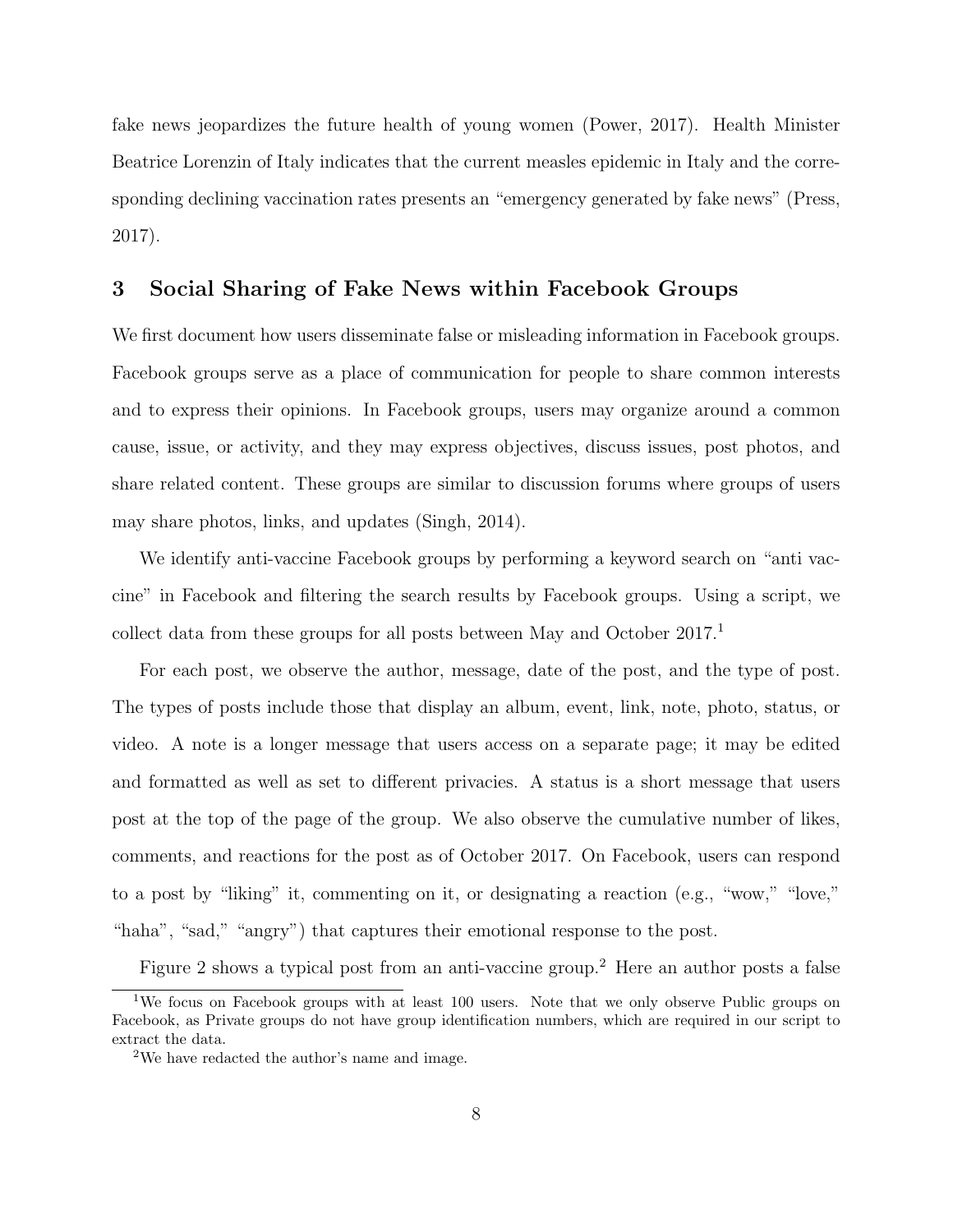claim from a fake news site that a "significant link" exists between children who are vaccinated and mental disorders. At the bottom of the post, users may respond by liking the post, writing a comment, or sharing it with others. The fake news article focused on the study's finding of a small correlation found between receiving the MMR vaccine and a subsequent diagnosis of brain-related disorders; the article concludes that vaccines present a real health risk and should not be administered to children. This assertion is misleading because the study ultimately concludes that the modest magnitude of their findings is outweighed by the clear public health benefits of vaccines in preventing mortality and morbidity in childhood infectious diseases, and the study recommends that families maintain vaccination schedules according to CDC guidelines.

Our data suggest that members primarily use Facebook groups to share information. As Figure 3 indicates, a vast majority (over 40%) of posts consists of links. To a lesser extent, users share status, photos, and videos, and they very infrequently post events. This suggests that Facebook groups primarily disseminate information rather than organize events or activities around a common cause.

Table 1 lists the top 20 domains shared in the Facebook groups. Many links direct users back to social media such as Facebook (26%) and Youtube. Interestingly the top links also include a link to governmental fact-based organization (i.e., National Institutes of Health). The National institutes of Health supports the medical literature on vaccination, so users may be linking to fact-based data and then drawing misleading conclusions.

A small number of authors account for a disproportionately large number of posts. In fact, the top 10 authors post approximately one-third of all posts even though the top 10 authors account for less than 1% of users that post on the Facebook groups.

Most users respond to posts with an emotional reaction or sharing the post with others. Table 2 reports the average number of responses for a post on the Facebook groups. Users may respond to posts by either writing a comment, sharing it with others in their social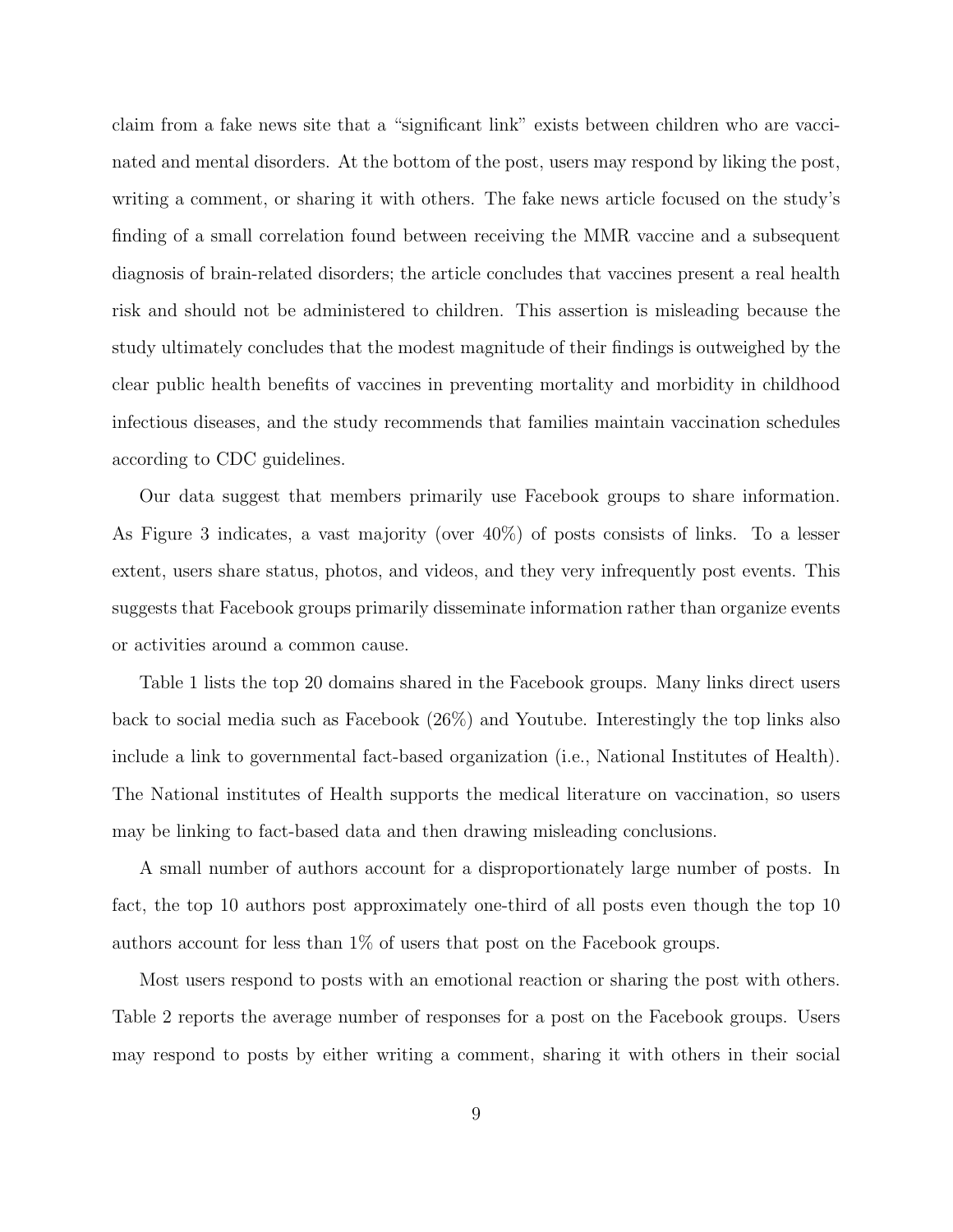

Figure 2: Screenshot of post on Anti-vaccine Facebook groups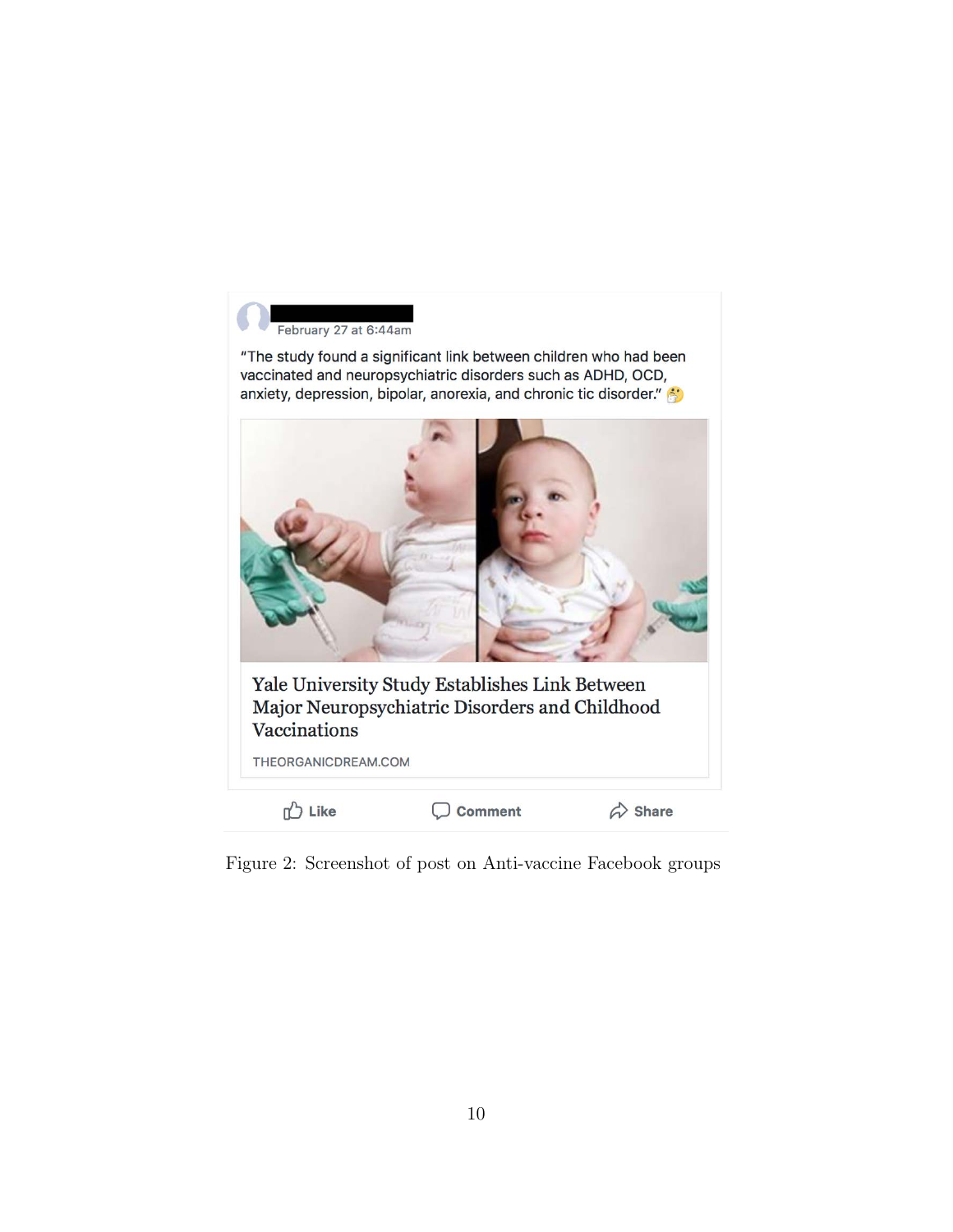

Figure 3: Types of posts on Anti-vaccine Facebook groups

|                              | Pct    |
|------------------------------|--------|
| facebook.com                 | 0.36   |
| youtube.com                  | 0.057  |
| naturalnews.com              | 0.022  |
| youtu.be                     | 0.018  |
| bolenreport.com              | 0.016  |
| bit.ly                       | 0.015  |
| ncbi.nlm.nih.gov             | 0.012  |
| vaccineimpact.com            | 0.012  |
| vaxxter.com                  | 0.011  |
| greenmedinfo.com             | 0.0095 |
| ourfamilymagazine.com        | 0.0095 |
| thevaccinereaction.org       | 0.0091 |
| yournewswire.com             | 0.0085 |
| inmymindtoday.com            | 0.0081 |
| go.thetruthaboutvaccines.com | 0.0080 |
| healthimpactnews.com         | 0.0075 |
| m.youtube.com                | 0.0059 |
| ow.ly                        | 0.0048 |
| vactruth.com                 | 0.0048 |
| t.co                         | 0.0044 |

Table 1: Top 20 domains shared in Facebook groups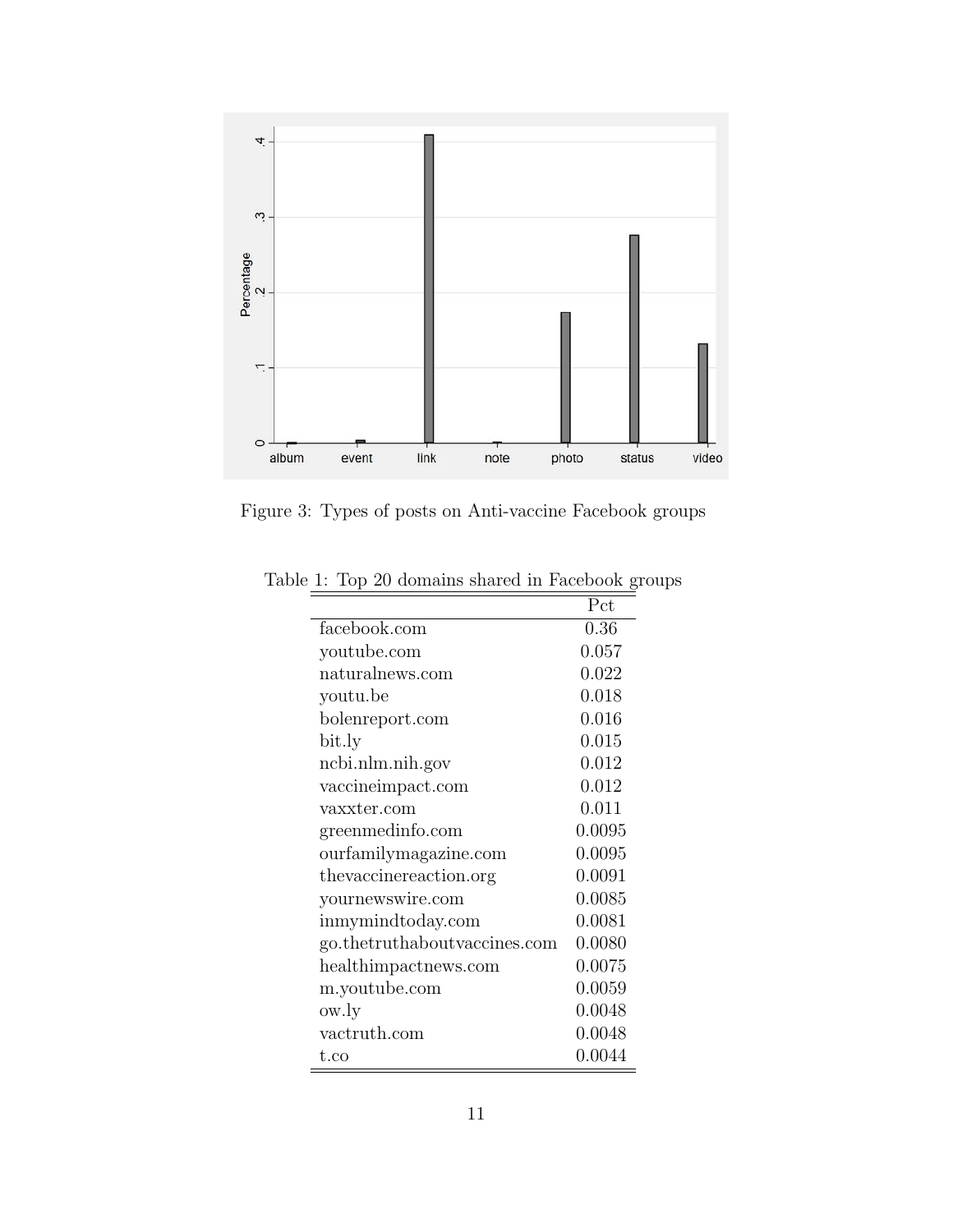| $\frac{1}{2}$ $\frac{1}{2}$ $\frac{1}{2}$ $\frac{1}{2}$ $\frac{1}{2}$ $\frac{1}{2}$ $\frac{1}{2}$ $\frac{1}{2}$ $\frac{1}{2}$ $\frac{1}{2}$ $\frac{1}{2}$ $\frac{1}{2}$ $\frac{1}{2}$ $\frac{1}{2}$ $\frac{1}{2}$ $\frac{1}{2}$ $\frac{1}{2}$ $\frac{1}{2}$ $\frac{1}{2}$ $\frac{1}{2}$ $\frac{1}{2}$ $\frac{1}{2}$ |       |                      |            |      |
|---------------------------------------------------------------------------------------------------------------------------------------------------------------------------------------------------------------------------------------------------------------------------------------------------------------------|-------|----------------------|------------|------|
|                                                                                                                                                                                                                                                                                                                     |       | Mean Std Dev Min Max |            |      |
| Number of comments                                                                                                                                                                                                                                                                                                  | 1.69  | 7.80                 |            | 578  |
| Number of shares                                                                                                                                                                                                                                                                                                    | 2.35  | 17.4                 |            | 2101 |
| Number of reactions                                                                                                                                                                                                                                                                                                 | 7.63  | 23.3                 | $^{\circ}$ | 2075 |
| Observations                                                                                                                                                                                                                                                                                                        | 24025 |                      |            |      |

Table 2: Summary statistics for Facebook groups

Notes: Each observation represents a post on the top 20 anti-vaccine Facebook groups.

network, or indicating an emotional reaction (i.e.., likes, loves, wows, hahas, sads, angrys, special). A typical post receives 7 emotional reactions and 2 shares. To a lesser extent, users post comments; a post receives about 1.7 comments on average. Figure 4 reveals how the vast majority of reactions are "likes" that indicate users respond positively to posts on the Facebook groups.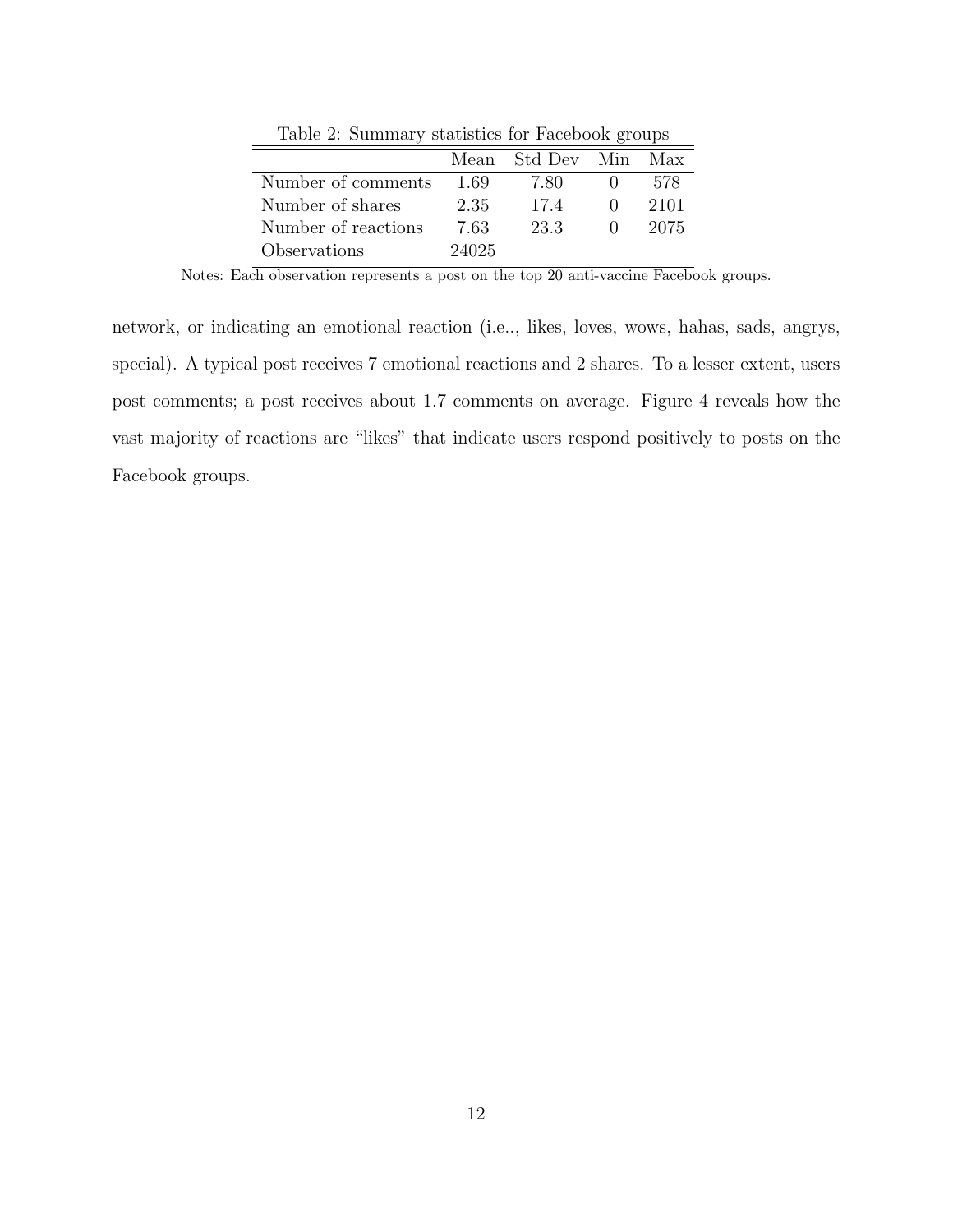

Figure 4: Types of reactions on Anti-vaccine Facebook groups

Our evidence points to Facebook groups as "echo chambers" whereby users with similar views reinforce those views and opinions (Sunstein, 2017). Users primarily respond to the content by "liking" it rather than writing a comment to invite further dialogue. On average, the number of reactions per post (7.6) exceed the number of comments (1.7).

We also find that the Facebook groups allows a relatively small number of users to promote and disseminate information beyond the members of the group. A small fraction of users post a disproportionately large amount of content on the Facebook groups, and the content focuses on promoting links to either fake news sites or other posts on social media such as Facebook and Youtube. Members then respond by sharing the original post from the Facebook groups to others in their social network, thereby extending the reach of the post to outside the Facebook groups. As a handful of authors promote fake news that ultimately reach members beyond the Facebook group, Facebook groups serve almost serve a similar purpose to 'advertising'. However, as we document below advertising itself of fake news provides a distinctive channel for the spread of misinformation.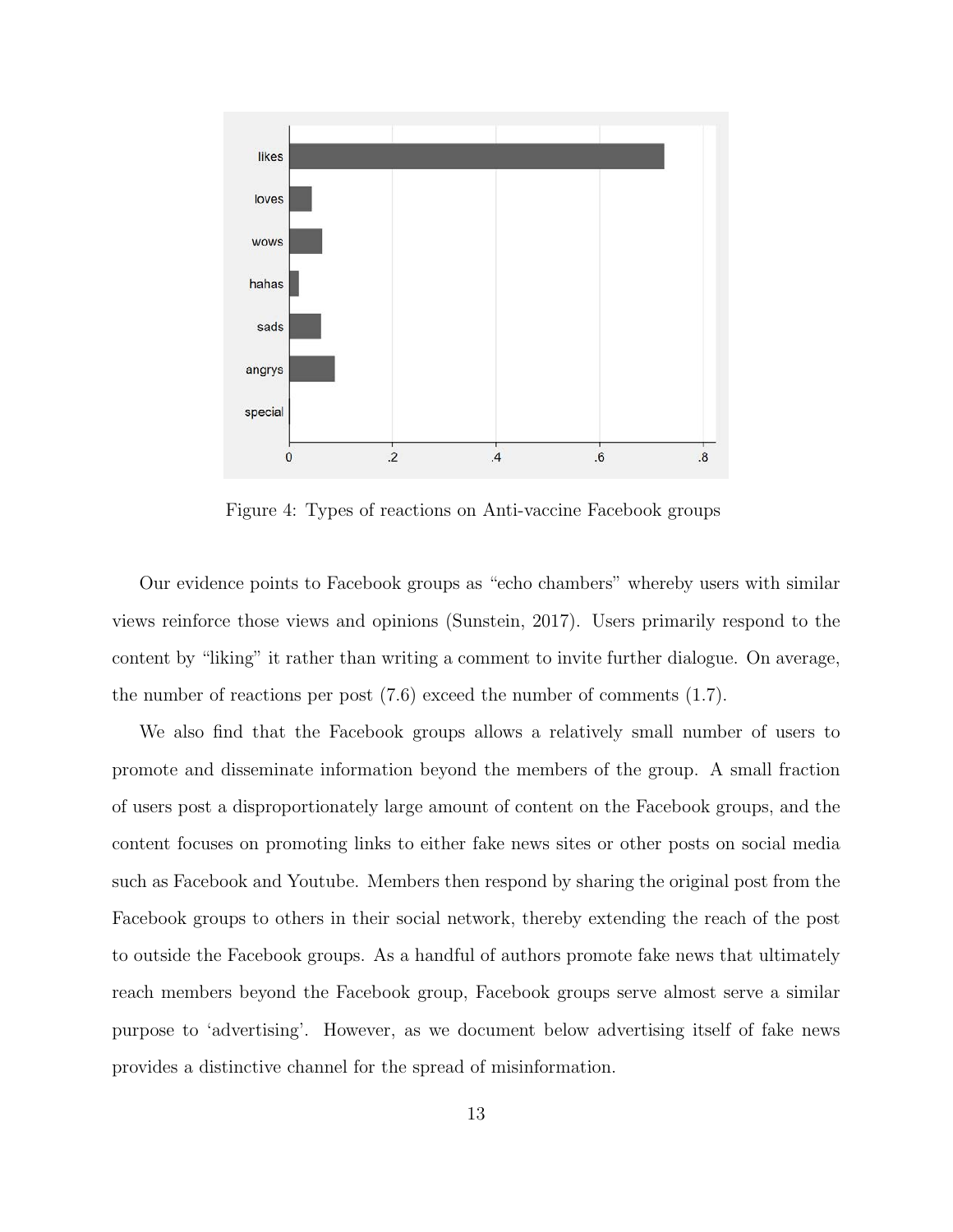## 4 Does Advertising Spread Fake News?

### 4.1 Data on the Popularity of Fake News on Facebook and Twitter

We investigate the effect of advertising of fake news articles on Facebook and Twitter for common childhood vaccines. First, we obtain a list of common vaccines used in the United States for children ages 0-18 years old from the website for the Centers for Disease Control and Prevention.<sup>3</sup> Table A-1 in the Appendix lists the keywords.

Then we collect data from Hoaxy, a search engine that tracks "online misinformation" (Shao et al., 2016). Indiana University Network Science Institute (IUNI) and the School of Informatics and Computing's Center for Complex Networks and Systems Research (CNetS) created the platform to track stories from "sources that often publish inaccurate, unverified, or satirical claims according to lists compiled and published by reputable news and factchecking organizations" (Hoaxy, 2016).

We submit a query to Hoaxy for each vaccine keyword, and Hoaxy returns a list of the most relevant articles related to the keyword. We perform our queries on January 11-15, 2017. For each article, Hoaxy reports the title of the article, url, cumulative number of Facebook shares, and cumulative number of tweets on Twitter at the time of the query. We identify articles based upon their titles that relate to vaccines and remove those that do not.<sup>4</sup>

Our sample consists of a cross-section of articles. Since we collect data after Facebook's initial ban on advertising of fake news, our data contain articles published before and after the Facebook ban on November 14,  $2016<sup>5</sup>$  Table 3 reports the summary statistics. The variable shares measures the number of shares that an article receives. The indicator variable PostBan equals one if the article was published after Facebook's advertising ban, and the

<sup>3</sup>https://www.cdc.gov/vaccines/vpd/vaccines-list.html

<sup>&</sup>lt;sup>4</sup>Some articles are political stories that we remove from our sample because they do not relate to vaccines, e.g., "Hillary Clinton Diagnosed with Pneumonia."

<sup>&</sup>lt;sup>5</sup>We only examine articles with a positive number of shares on Facebook, since we study how Facebook's advertising ban affects shares on Facebook relative to Twitter.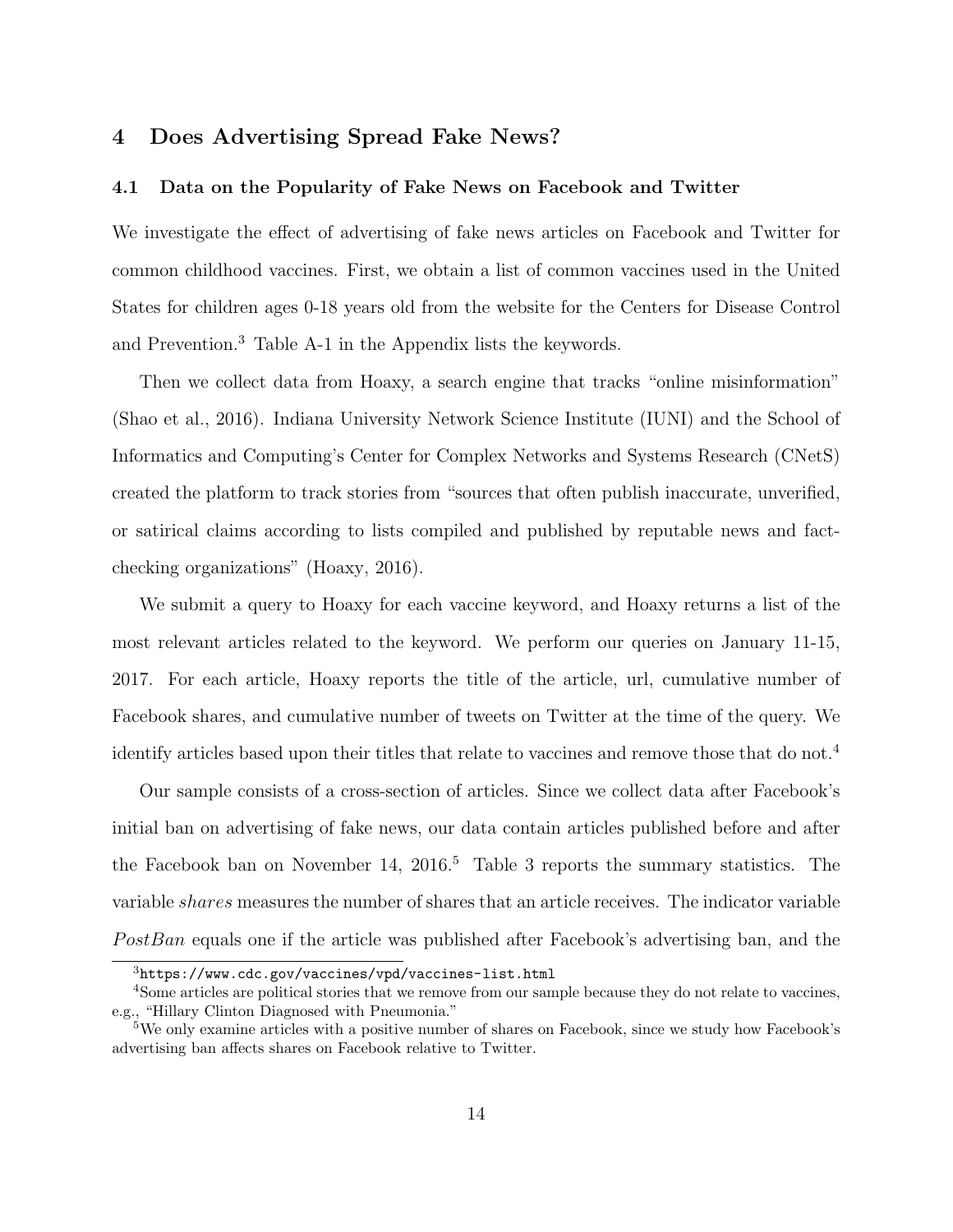| Table 3: Summary statistics |        |         |     |        |
|-----------------------------|--------|---------|-----|--------|
|                             | Mean   | Std Dev | Min | Max    |
| shares                      | 2409.5 | 11342.1 |     | 168397 |
| Postban                     | 0.64   | 0.48    |     |        |
| Facebook                    | 0.50   | 0.50    |     |        |
| days                        | 391.3  | 39.0    | 341 | 460    |
| Observations                | 354    |         |     |        |

Table 3: Summary statistics

Notes: Each observation represents a website and keyword combination.

indicator variable Facebook equals one for shares on Facebook and equals zero for shares on Twitter. The variable *days* measures the number of days that the article has been published online.

In our sample, an article receives on average 2000 shares on either Facebook or Twitter. Nearly 20% of the articles in our sample were published after the advertising ban. We have a matched sample with exactly half of observations for shares on Facebook and the other half for shares on Twitter. The articles have been in publication for approximately seven months on average.

Table A-2 in the Appendix describes the demographics of users of Facebook and Twitter. Reassuringly the demographics are relatively similar with the exception that Facebook has a lower proportion of users that are male. Facebook and Twitter have a similar age profile of their users, and both platforms have a sizable fraction (35 to 45 percent) of users in the highest income bracket. Overall the table suggests that users of Twitter provide a plausible control for users of Facebook.

#### 4.2 Estimating the Effect of Advertising on Sharing

As a preliminary analysis, we compare the number of shares of articles with fake news published before and after the advertising ban on Facebook compared to Twitter. Figure 5 depicts the the average logarithm of shares across keywords for Twitter and Facebook before and after the advertising ban. While shares for Twitter remain similar before and after the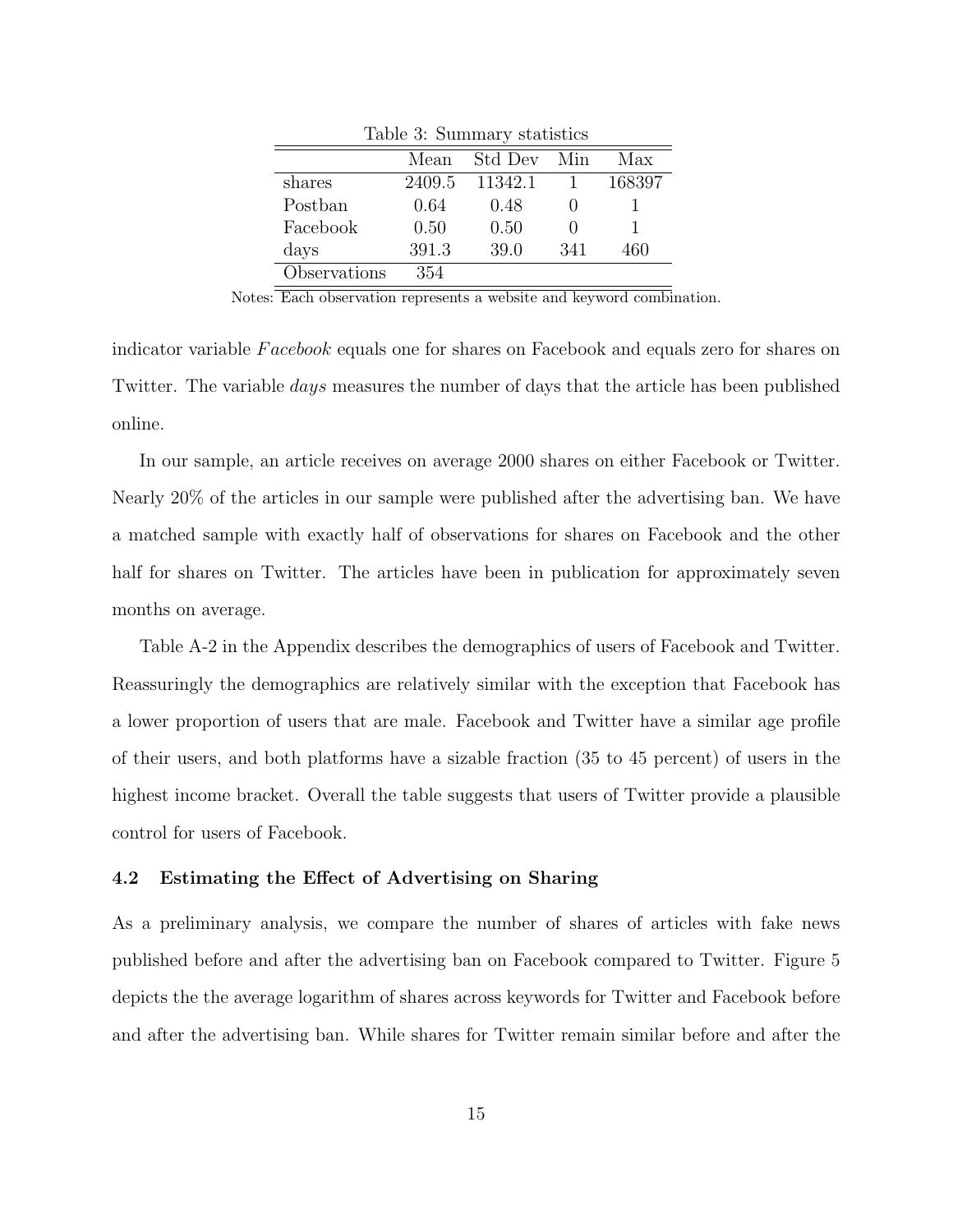

Figure 5: Logarithm of shares on Facebook drop relative to Twitter comparing the month before and after Facebook's ban on advertising by fake news sites

advertising ban on Facebook, shares for Facebook decline sharply after the ban.

For a formal regression analysis, we estimate the following equation. For every search term  $j$  on platform  $k$ , we regress the logarithm of the number of shares received by news article i:

$$
log(shares_{ijk}) = \beta_0 + \beta_1 Facebook_k \times PostBan_i + \beta_2 Facebook_k + \beta_3 days_k + \gamma_i + \alpha_j + \epsilon_{ijkt}
$$
\n(1)

where  $Facebook$  is an indicator variable equal to 1 if the platform is Facebook and 0 if Twitter;  $PostBan$  is an indicator variable that equals one if the news article was published after Facebook's ban of advertising by fake news sites. The variable days is the number of days that the article has been in publication. The control  $\gamma$  is a fixed effect for the article's month of publication, and  $\alpha$  is a fixed effect for keyword. We cluster our standard errors by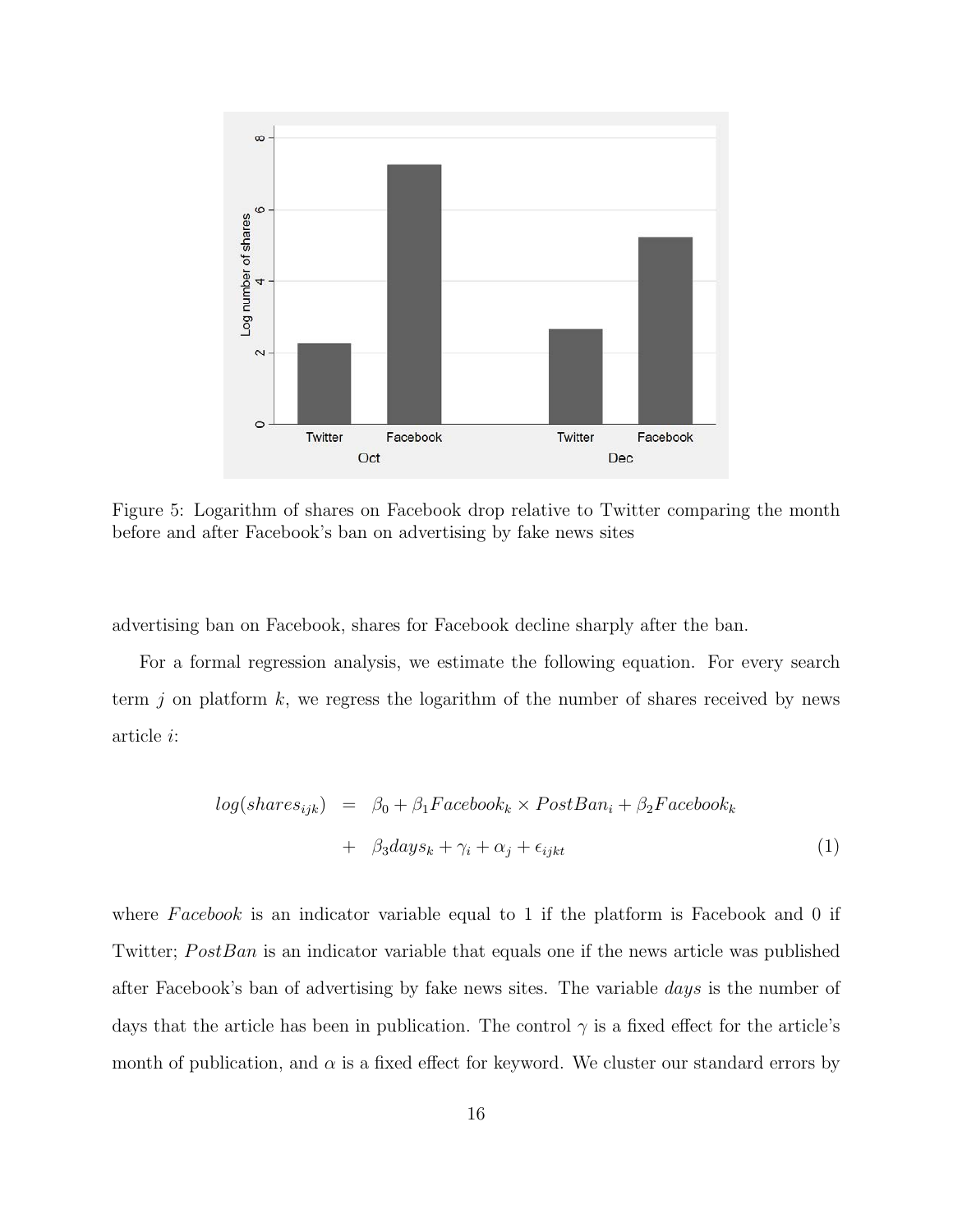platform and keyword.

Our identification strategy compares shares on Facebook and Twitter for articles published before and after Facebook's advertising ban. We exploit the advertising ban as an exogenous shifter of advertising for fake news for vaccines because the ban was unrelated to health topics and enacted due to concerns about political misinformation. The number of shares on Facebook for articles published after the advertising ban on Facebook reflect popularity in the absence of advertising while the number of shares on Facebook for articles published prior to the advertising ban include the influence of advertising. We control for seasonal differences in popularity of articles by using shares on Twitter over this same time period as a control group. Because we observe shares in Facebook and Twitter for the same article and control for the number of days in publication, we can isolate the effect of advertising.

We interpret our estimated coefficients of the semi-log specification as the "ratio-of-ratios" (Mullahy, 1999). For instance, to determine the effect of the advertising ban on shares, we compute the corresponding ratio-of-ratios:

$$
\frac{\left\{\frac{E[shares|Facebook=1,PostBan=1]}{E[shares|Facebook=1,PostBan=0]}\right\}}{\left\{\frac{E[shares|Facebook=0,PostBan=1]}{E[shares|Facebook=0,PostBan=1]}\right\}} = exp(\beta_1).
$$
\n(2)

In Equation (2) above, the fraction in the numerator (proportionately) compares the expected number of shares on Facebook before and after the advertising ban. The fraction in the denominator compares the expected number of shares to the control Twitter before and after the advertising ban. The formula avoids the "retransformation bias" for estimating the number of shares from the semi-log regression and offers a natural interpretation for the estimated coefficients directly (Mullahy, 1999).

In other words,  $exp(\beta_1)$  captures the extent to which shares on Facebook fall proportionately relative to shares on Twitter after the advertising ban. If the expression is less than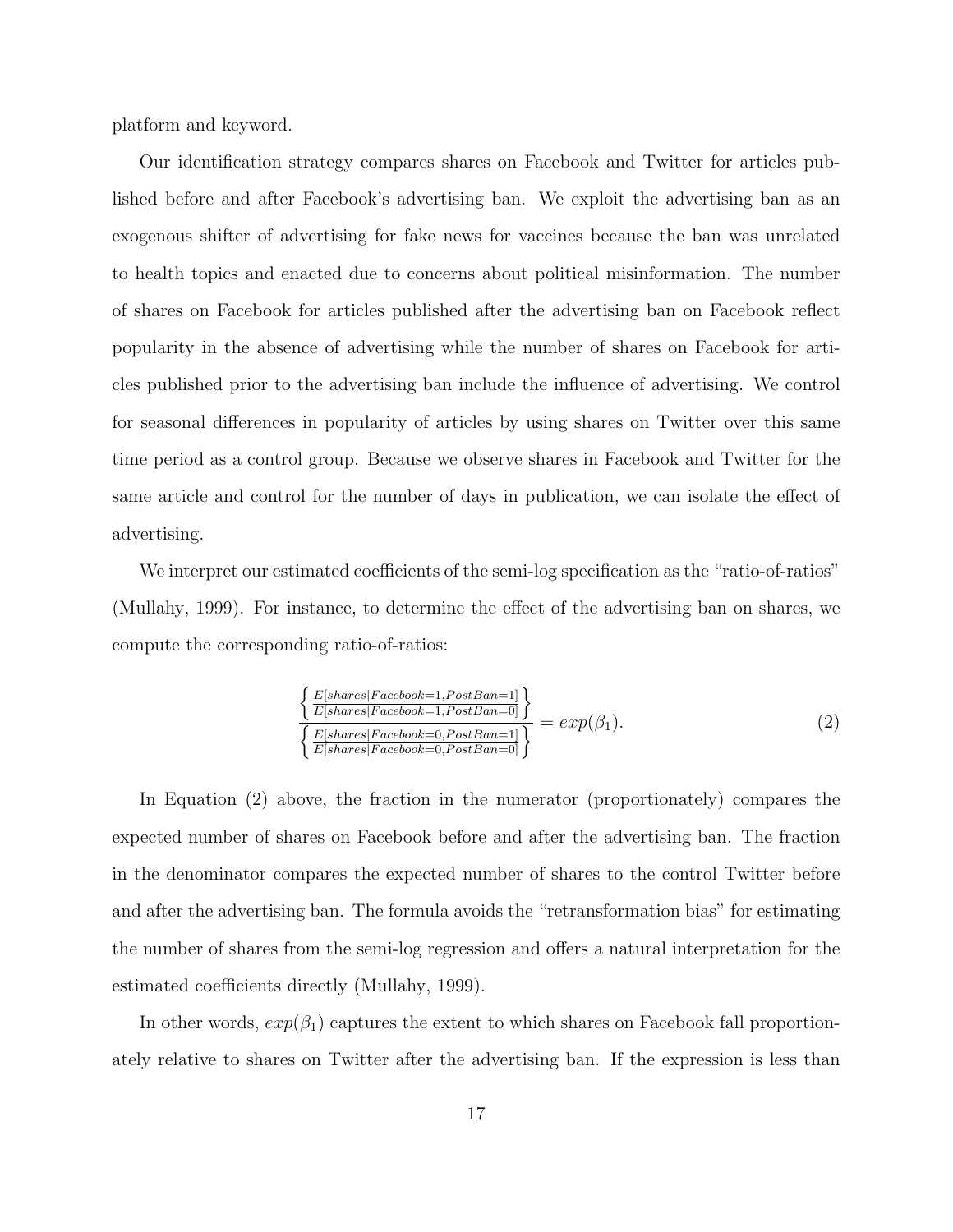|                                                  | $\left(1\right)$ | $\left(2\right)$ | $\left(3\right)$ |
|--------------------------------------------------|------------------|------------------|------------------|
| $PostBan \times Facebook$                        | $-1.415***$      | $-1.415***$      | $-0.694***$      |
|                                                  | (0.461)          | (0.341)          | (0.143)          |
| $PostBan \times Facebook \times Early Childhood$ |                  |                  | $-0.974**$       |
|                                                  |                  |                  | (0.383)          |
| $Facebook \times Early Childhood$                |                  |                  | $1.439***$       |
|                                                  |                  |                  | (0.363)          |
| Facebook                                         | $3.970***$       | $3.970***$       | $2.845***$       |
|                                                  | (0.336)          | (0.298)          | (0.257)          |
| days                                             | 0.00102          | $-0.0156$        | $-0.0156$        |
|                                                  | (0.0200)         | (2.708)          | (2.704)          |
| Month Fixed Effects                              | Yes              | Yes              | Yes              |
| Keyword Fixed Effects                            | Yes              | Yes              | Yes              |
| Article Fixed Effects                            | N <sub>o</sub>   | Yes              | Yes              |
| Observations                                     | 354              | 354              | 354              |
| R-Squared                                        | 0.430            | 0.804            | 0.809            |

Table 4: Facebook shares drop relative to Twitter after Facebook's ban on advertising of fake news

Notes: Robust standard errors.  $\frac{*p}{<}0.1$ ,  $\frac{*p}{<}0.05$ ,  $\frac{**p}{<}0.01$ . The dependent variable is the logarithm of the number of shares of a news article from a platform—either Facebook or Twitter. The regressions estimate click behavior before and after the advertising ban by Facebook.

one, then the "interaction" between the advertising ban and Facebook is negative; shares on Facebook decrease compared to Twitter after the advertising ban. If the expression is equal to one, then no interaction effect exists. If the expression is greater than one, then the interaction is positive; shares on Facebook increase compared to Twitter after the advertising ban.<sup>6</sup>

Table 4 reports the results of our regression. Column (1) examines the period before and after Facebook started banning ads on fake news on November 15, 2016. The coefficient on Facebook  $\times$  PostBan indicates that after the advertising ban, shares on Facebook are 25% or  $exp(-1.415) \approx 0.25$  of the level prior to the ban. In other words, shares on Facebook drop by 75%.

 $6$ This interpretation is equivalent to a traditional difference-in-differences setup where a positive coefficient on the interaction term  $(exp(\beta_1) > 1)$  implies a positive effect on the treatment group; a zero coefficient  $(exp(\beta_1 = 1)$  implies no effect.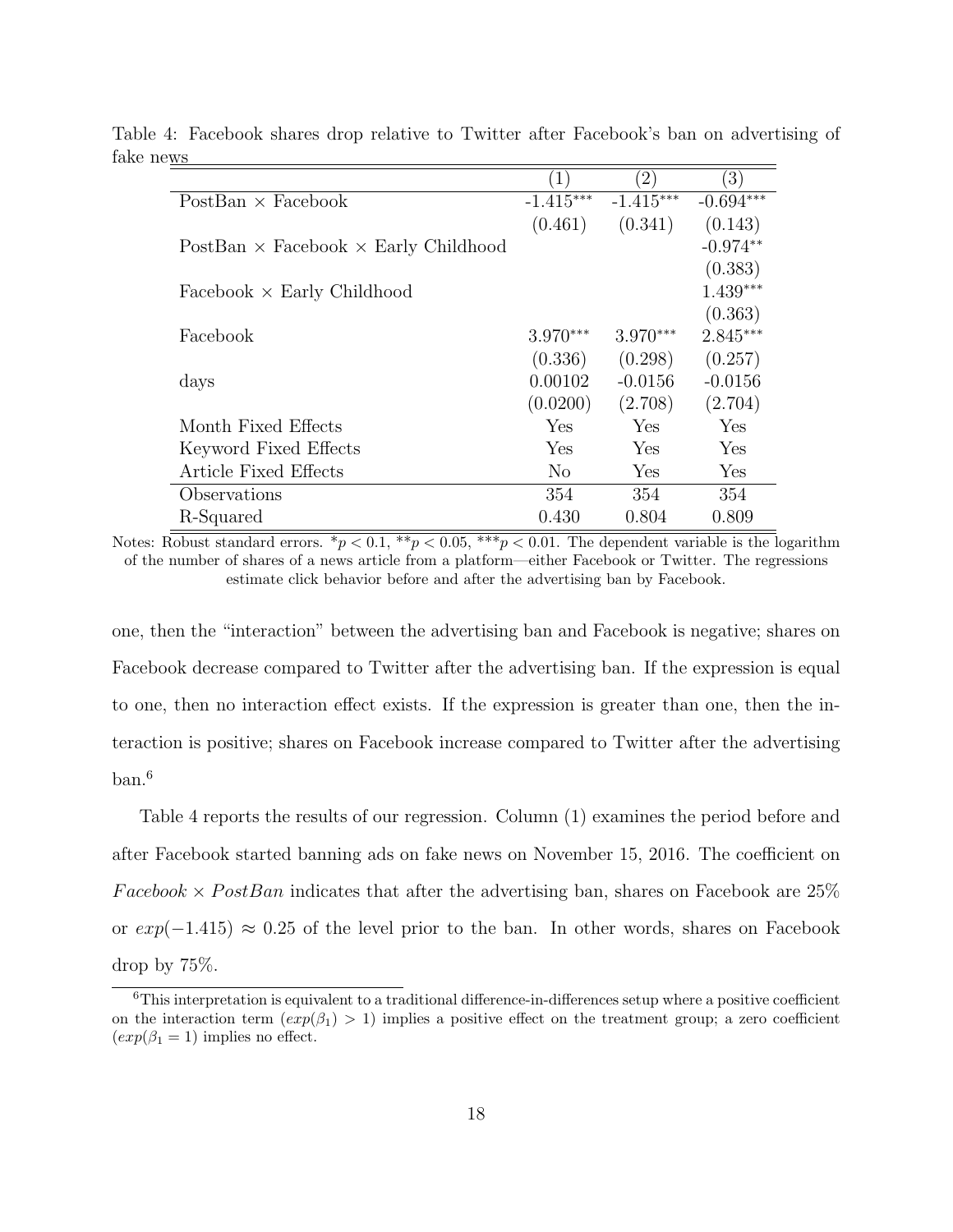Overall, a direct ban on ads of fake news dramatically decreases the number of shares of fake news by 75%. We explore the magnitude in two ways. First, we perform a back-ofthe-envelope calculation of the total decline in shares from the advertising ban. Since our sample includes articles that were shared a total of 1.6 million times on Facebook before any of the advertising bans, a decrease of 75% equates to a decline in total shares of 1.12 million for the fake news sites in our sample.

Second, we calculate a benchmark of how referrals from Facebook to fake news sites change after the advertising ban. We collect additional data from comScore that tracks the incoming traffic to each of the fake news sites in our sample from Hoaxy.<sup>7</sup> Table 5 compares the average percentage of incoming traffic to the fake news sites on Hoaxy that originate from Facebook and the top three search engines. We consider the top three search engines, since they represent platforms that consumers use for information and that also feature fake news sites and stories. Facebook accounts for a large fraction (13 percent) of incoming referrals while the other three search engines each account for significantly fewer (less than 10% of referrals). If incoming traffic declines by the same proportion as the number of shares, then Facebook's share of incoming traffic would drop from 13% to 3%. In other words, the advertising ban reduces incoming traffic from Facebook to that comparable of other search engines.

Our results suggest that advertising has a large influence on the spread of false news on social media. Approximately of 75% of the popularity of fake news may be attributed to advertising. The policy measure of banning advertising of fake news presents an effective way of mediating the popularity of false information online.

<sup>7</sup>We use comScore's Search Planner database, which tracks the online activity of a panel of more than 2 million users based in the US and aggregates their search patterns to the search-term level for resale to commercial clients. ComScore recruits its panel members through affiliate programs and partnering with third party application providers. ComScore emphasizes and discusses the representativeness of its sample to the general population in its Marketer User Guide. Several academic studies use the comScore data and note it as a "highly regarded proprietary [source] for information on the size and composition of media audiences" (Gentzkow and Shapiro, 2011; Montgomery et al., 2004; De Los Santos et al., 2012).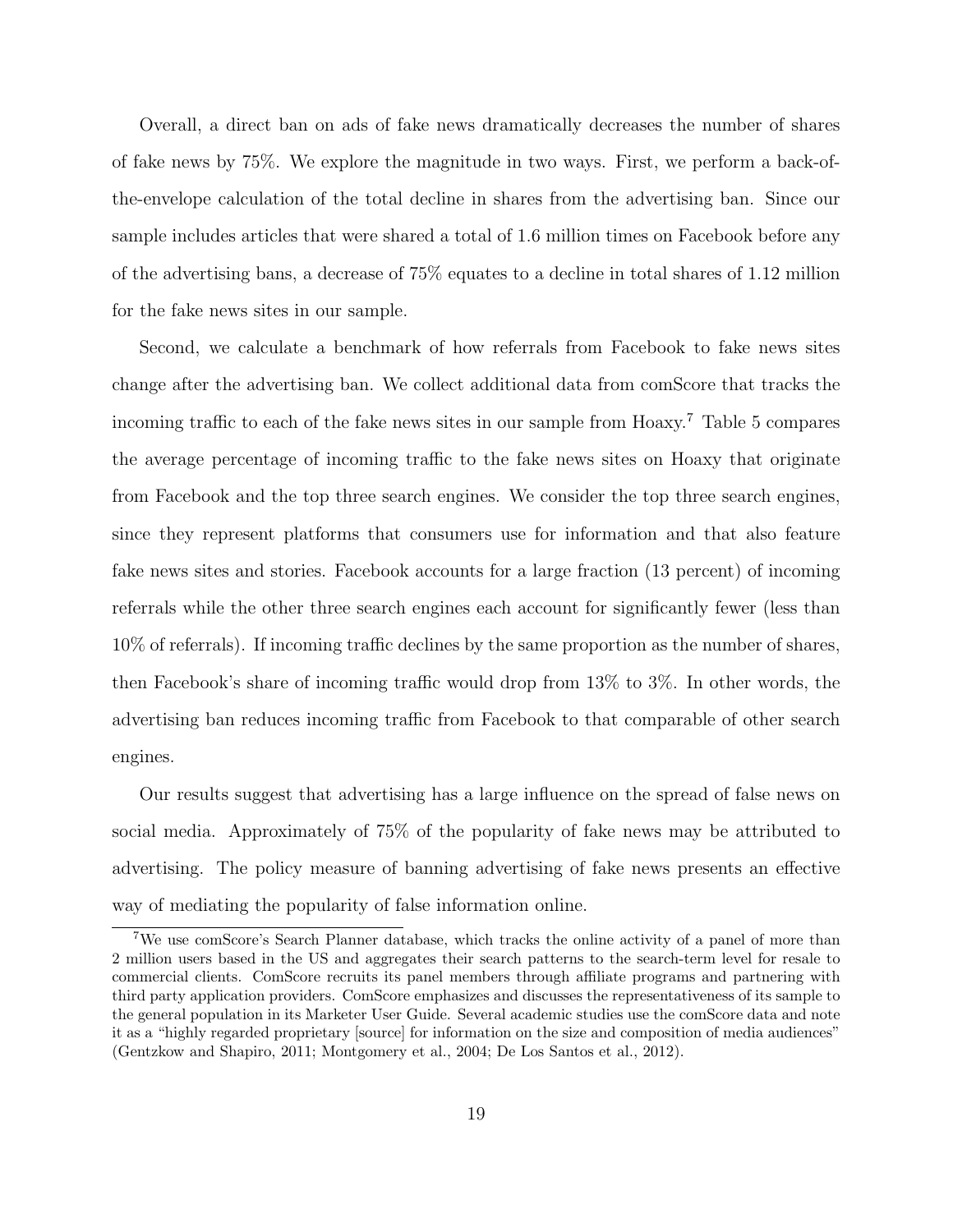|          | Pct  |
|----------|------|
| Facebook | 13.3 |
| Google   | 6.51 |
| Bing     | 2.46 |
| Yahoo    | 1.63 |

Table 5: Incoming traffic for fake news sites

## 5 Robustness and Falsification Checks

### 5.1 Controlling for Differences between Articles

We perform several robustness and falsification checks in this section. First, we consider whether underlying differences in popularity between articles drive our results; did the decline in shares of fake news on Facebook occur because articles published before and after the ban differ in underlying popularity? As a robustness check, we include fixed effects for each article in Column (2) of Table 4. This identification strategy compares the number of shares on Facebook and Twitter for the exact same article, so we difference out any article-specific characteristics that are constant over time. The results are qualitatively similar; the point estimate for  $PostBan \times Facebook$  in Column (2) is similar to the specification in Column (1) without article fixed effects. This provides some reassurance that unobserved differences in articles do not drive our main results.

### 5.2 Vaccines in Early vs. Later Childhood

We examine whether the effect of the ban was larger for vaccines administered earlier in childhood. We partition our list of vaccines into two groups: those that are typically administered to young children and those that are administered later in life.<sup>8</sup> The idea is that parental concern and fake news may focus more on vaccines administered to the most vulnerable—young children as opposed to later in life. Therefore we would expect the effect of the ban to be larger for vaccines administered earlier in childhood. In Column (3) of

<sup>8</sup>The vaccines administered later in childhood and adulthood are for flu, HPV, and shingles.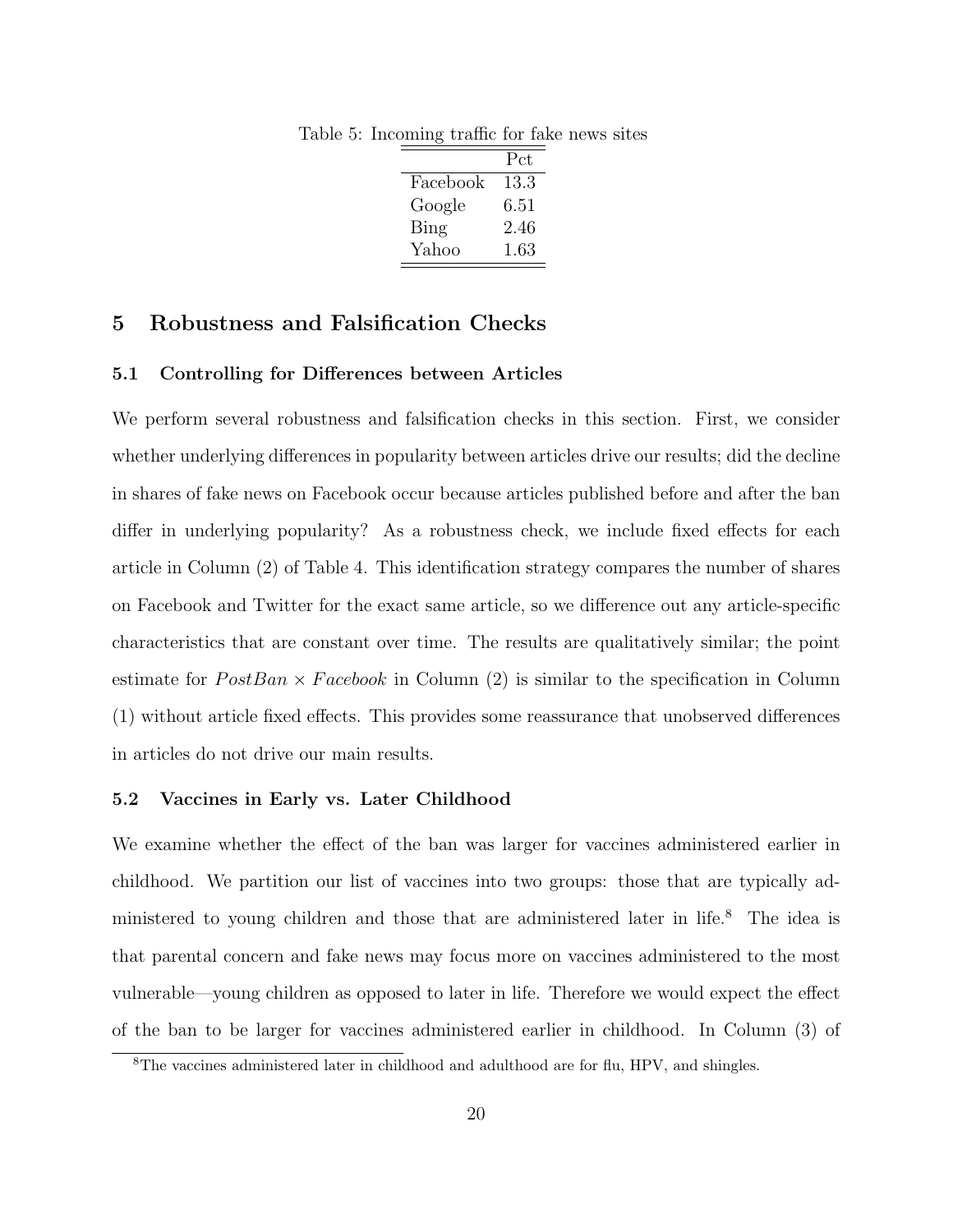| (1)<br>(2)<br>0.464<br>0.464<br>$FakePost \times Facebook$<br>(0.519)<br>(0.390)<br>$3.275***$<br>$3.275***$<br>Facebook<br>(0.348)<br>(0.356)<br>0.0175<br>2.874<br>days<br>(0.0257)<br>(2.613)<br>Yes<br>Month Fixed Effects<br>Yes<br>Keyword Fixed Effects<br>Yes<br>Yes<br>Observations<br>286<br>286 |           |       |       |
|------------------------------------------------------------------------------------------------------------------------------------------------------------------------------------------------------------------------------------------------------------------------------------------------------------|-----------|-------|-------|
|                                                                                                                                                                                                                                                                                                            |           |       |       |
|                                                                                                                                                                                                                                                                                                            |           |       |       |
|                                                                                                                                                                                                                                                                                                            |           |       |       |
|                                                                                                                                                                                                                                                                                                            |           |       |       |
|                                                                                                                                                                                                                                                                                                            |           |       |       |
|                                                                                                                                                                                                                                                                                                            |           |       |       |
|                                                                                                                                                                                                                                                                                                            |           |       |       |
|                                                                                                                                                                                                                                                                                                            |           |       |       |
|                                                                                                                                                                                                                                                                                                            |           |       |       |
|                                                                                                                                                                                                                                                                                                            |           |       |       |
|                                                                                                                                                                                                                                                                                                            | R-Squared | 0.412 | 0.772 |

Table 6: No negative pre-trend for Facebook shares prior to its ban on advertising by fake news sites  $\equiv$  $\equiv$ 

Notes: Robust standard errors.  $\sqrt[p]{p} < 0.1, \sqrt[4]{p} < 0.05, \sqrt[4]{p} < 0.01$ . The dependent variable is the logarithm of the number of shares of a news article from a platform—either Facebook or Twitter.

Table 4, the negative coefficient on the interaction of  $PostBan \times Facebook \times Early$  supports our hypothesis that the ban on fake news has a larger effect on articles about vaccines administered earlier in childhood.

#### 5.3 Checking for a Pre-Trend

 $\overline{\phantom{0}}$ 

We investigate whether the decline in Facebook shares relative to Twitter after the advertising ban may be due to a pre-existing negative trend in shares for Facebook relative to Twitter. In Table 6, we perform a falsification check by restricting our sample to articles published in the four months prior to the advertising ban. We create a indicator variable FakePost that equals one for articles published in the second part of this time period. The coefficient on the interaction between the  $FakePost$  and  $Facebook$  is not statistically significant, indicating no evidence of a pre-existing negative trend.

### 5.4 Placebo Test with Medical Conditions

We conduct a placebo test for the effect of the advertising ban on medical conditions. We consider common medical conditions for children, such as ear infections, as a placebo group because these conditions may be less susceptible to false news as opposed to the more con-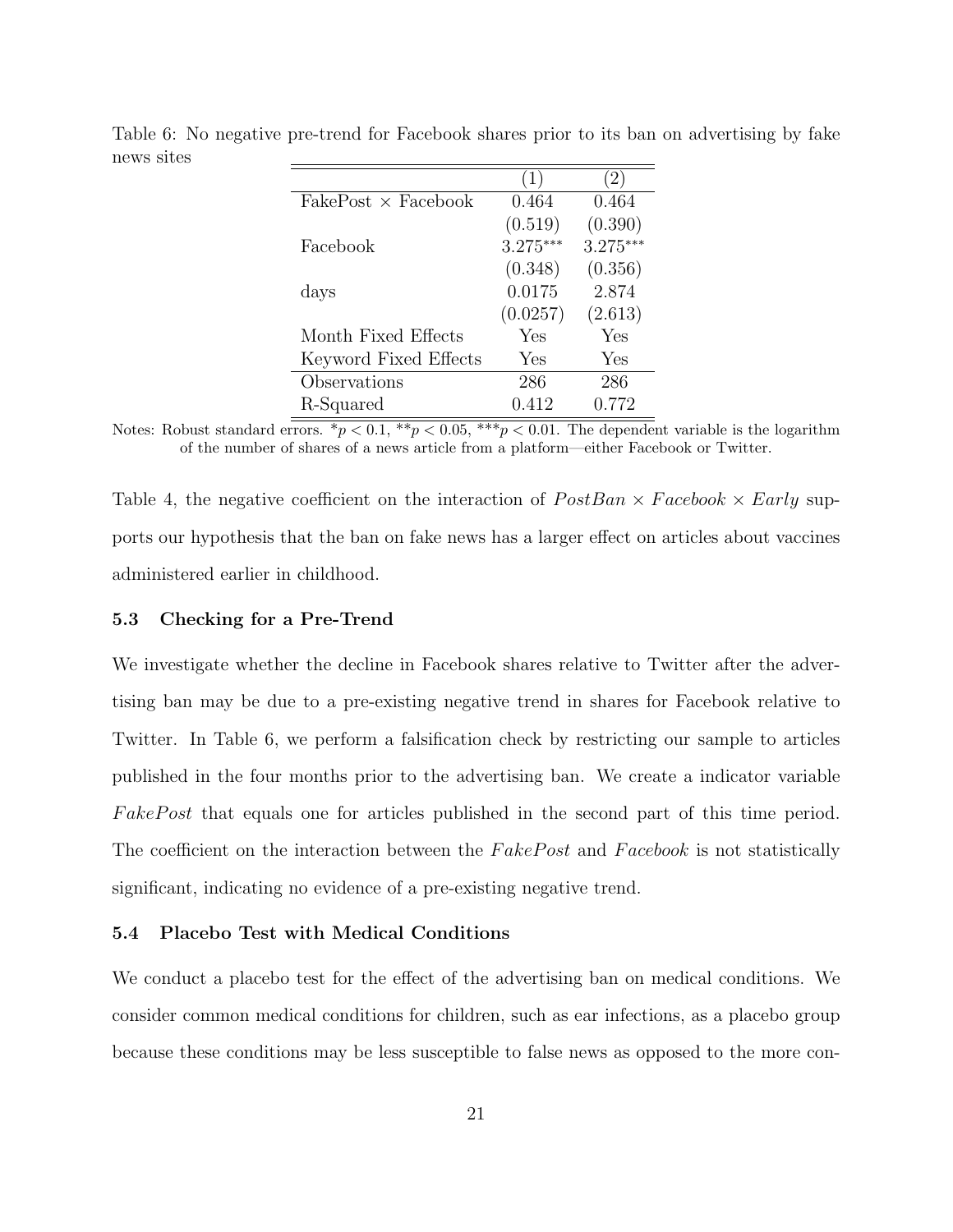|                     |       | Mean Std Dev Min Max |      |
|---------------------|-------|----------------------|------|
| Number of comments  | 1.69  | 7.80                 | 578  |
| Number of shares    | 2.35  | 17.4                 | 2101 |
| Number of reactions | 7.63  | 23.3                 | 2075 |
| Observations        | 24025 |                      |      |

Table 7: Summary statistics for placebo group of health conditions

Notes: Each observation represents a post on the top 20 anti-vaccine Facebook groups.

troversial health topic of vaccines. We expect that the advertising ban would have a smaller (if any) effect on the sharing of fake news for medical conditions than for vaccines.

We identify health conditions listed under the "Most Viewed Health Topics" on the Dr. Sears website (http://www.askdrsears.com/). Dr. Sears is a prominent pediatrician and his website "Ask Dr. Sears" serves as a online resource for parents about childrens' health. In the Appendix, Table A-3 lists the keywords for these medical conditions.

Then we perform keyword searches for these health conditions on Hoaxy and collect data for the top 20 articles of each keyword in January 2017. We run a regression similar to equation 1 using this dataset. Table 7 lists the summary statistics. Our results in table 8 suggest that the advertising ban did not have an effect on the sharing of fake news articles for medical conditions because the estimated coefficient is smaller in magnitude than the results for vaccine keywords and is also not statistically significant.

## 6 Conclusion

This paper examines how false information spreads on social networking sites, using Facebook as a case study. We first we examine the role of anti-vaccination groups on Facebook in spreading false information. The Facebook groups serve as an "echo chamber" when members "like" posts from other users and also serve as a channel of disseminating fake news when users share the posts with others in their social group. A small fraction of authors account for a large majority of posts, which reinforces the concern that social media allows an individual to reach a wide audience and share information without editorial or fact-checking input.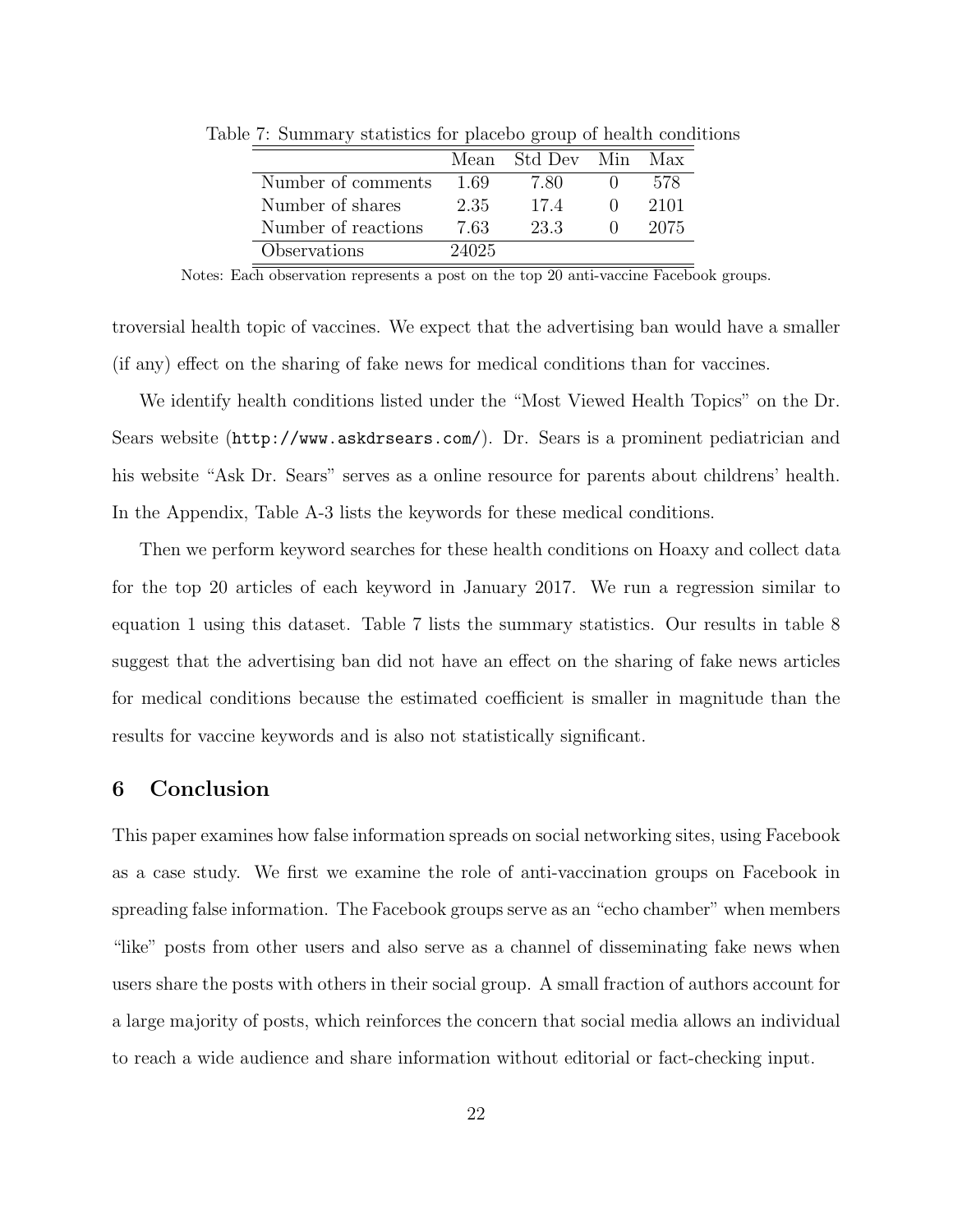|                           | $\perp$  | 2)       |
|---------------------------|----------|----------|
| $PostBan \times Facebook$ | $-0.592$ | $-0.592$ |
|                           | (0.445)  | (0.414)  |
| Facebook                  | 1.987*** | 1.987*** |
|                           | (0.375)  | (0.430)  |
| days                      | 0.00199  | 1.321    |
|                           | (0.0204) | (0.826)  |
| Month Fixed Effects       | Yes      | Yes      |
| Keyword Fixed Effects     | Yes      | Yes      |
| Article Fixed Effects     | No       | Yes      |
| Observations              | 186      | 186      |
| R-Squared                 | 0.401    | 0.694    |

Table 8: No effect on placebo group of health conditions

Notes: Robust standard errors.  $\frac{*p}{<}0.1$ ,  $\frac{*p}{<}0.05$ ,  $\frac{*p}{<}0.01$ . The dependent variable is the logarithm of the number of shares of a news article from a platform—either Facebook or Twitter.

We also study the effectiveness of advertising in spreading fake news about vaccines on social media sites. We examine a policy experiment where Facebook banned ads containing links to fake news sites in response to criticism over the influence of fake news on the US presidential election. Our results indicate that this ban on advertising led to a dramatic decline of 75% in the number of shares on Facebook relative to Twitter, which had no change in its advertising policy during this time.

Our results suggest potential ways of curbing the influence of fake news on social networking sites. We explore how false information spreads within Facebook groups dedicated to promoting false information. In addition, we illustrate how advertising regulations may effectively curtail the popularity of articles with fake news.

Our study also suggests another potential mechanism for counteracting fake news: creating Facebook pages of real news and using this advertising to disseminate accurate information. Future work can focus on whether positive advertising can counteract the effects of negative advertising.

In the context of our study on childhood vaccines, fake news may potentially harm consumers, as public health officials fear that fake news' misleading claims about the safety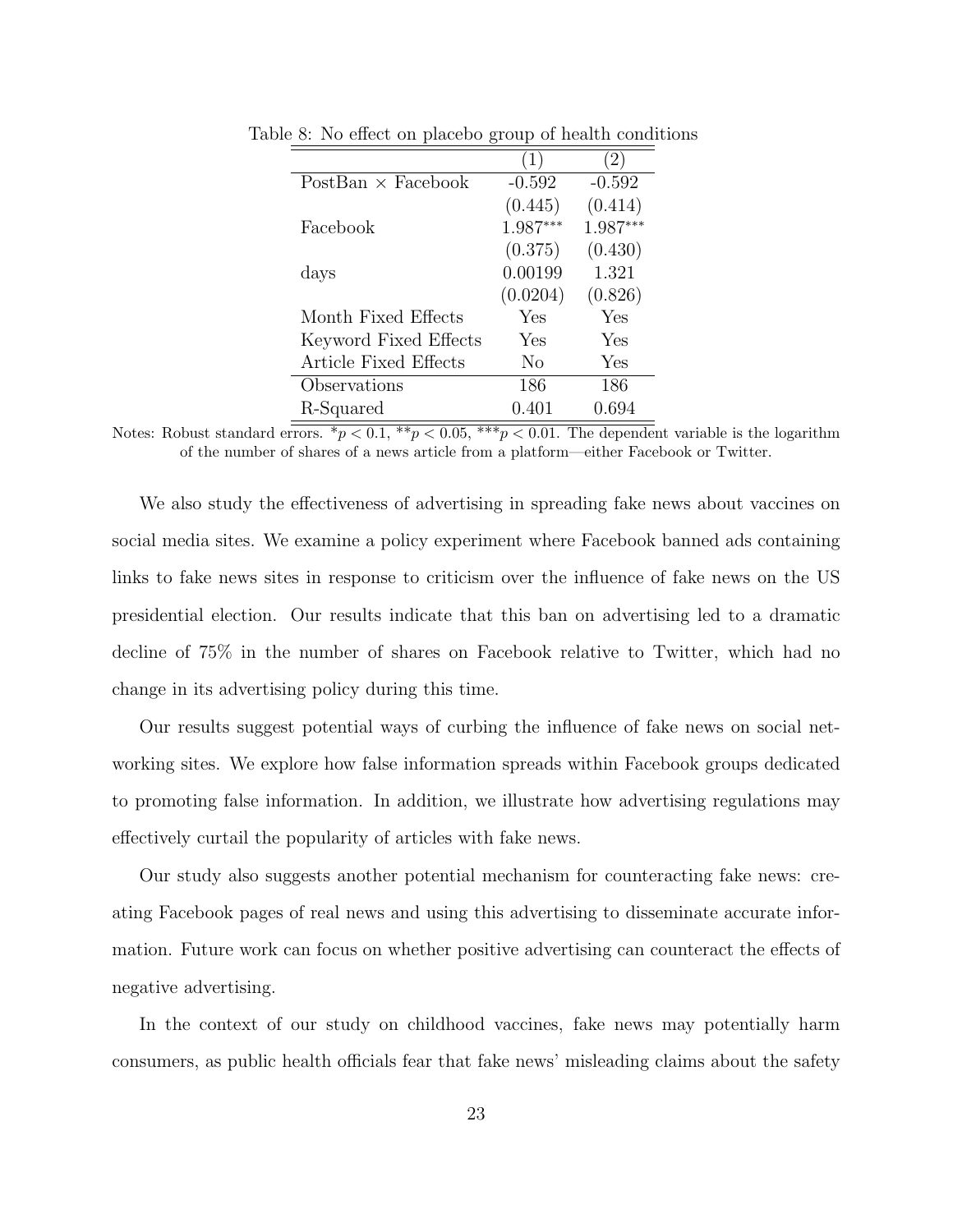of vaccines lowers vaccination rates. The community as a whole depends upon vaccinations by individuals, which makes this is a pressing public concern.

Consumers find health information to be extremely difficult to evaluate and to determine validity, so consumers benefit when firms and policymakers take direct action by preventing the spread of fake news articles.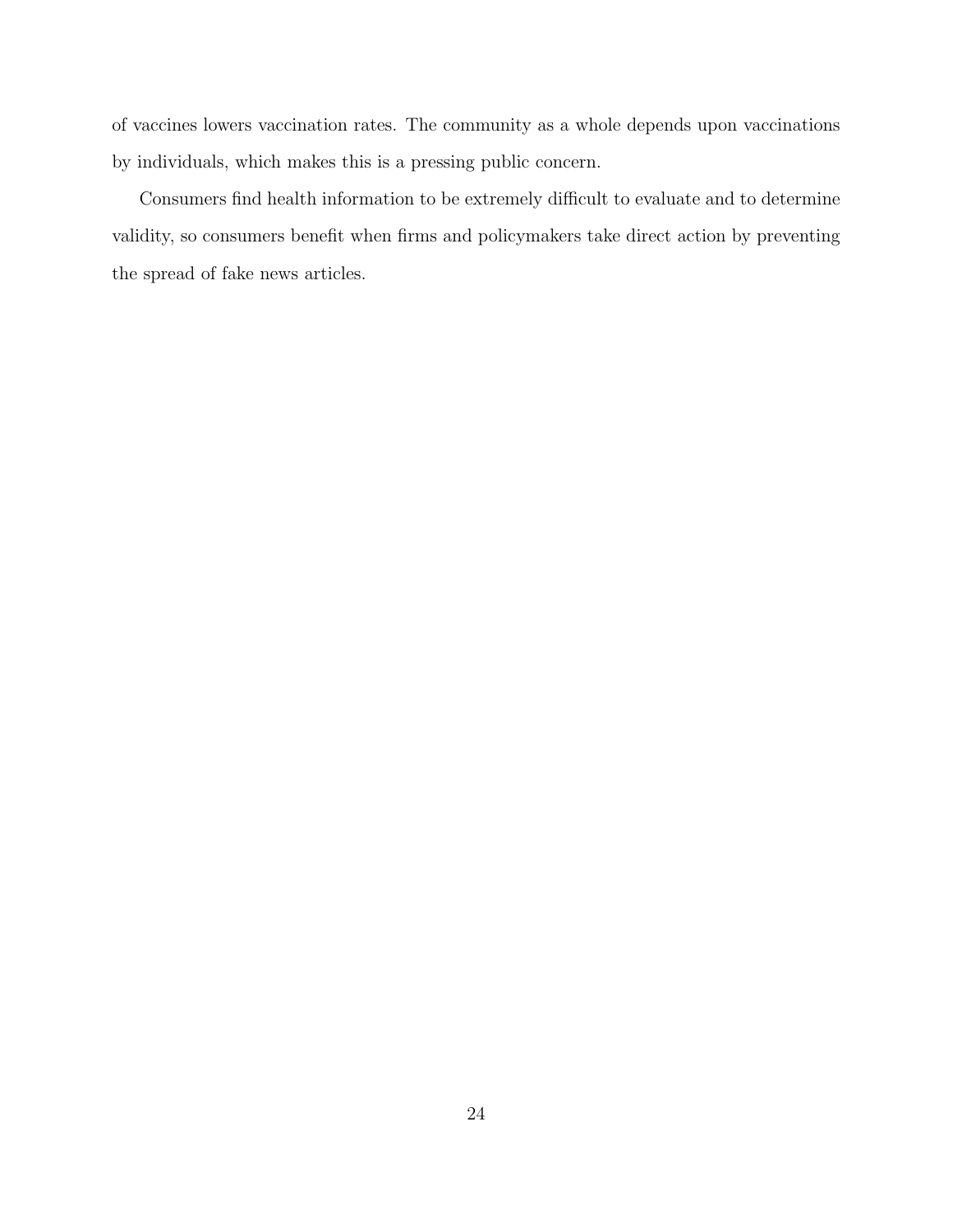## References

- Allam, A., P. Schulz, and K. Nakamoto (2014). The impact of search engine selection and sorting criteria on vaccination beliefs and attitudes: Two experiments manipulating Google output. Journal of Medical Internet Research 16, e100.
- Allcott, H. and M. Gentzkow (2017a). Social Media and Fake News in the 2016 Election. Journal of Economic Perspectives 31, 211–236.
- Allcott, H. and M. Gentzkow (2017b). Social Media and Fake News in the 2016 Election. Stanford University, working paper .
- Baron, D. (2004). Persistent Media Bias. Journal of Public Economics 90, 1–36.
- Beech, H. (2018). As Malaysia Moves to Ban 'Fake News,' Worries About Who Decides the Truth. New York Times.
- Besley, T. and A. Prat (2004). Handcuffs for the Grabbing Hand? Media Capture and Government Accountability. *London School of Economics*.
- Betsch, C., F. Renkewitz, T. Betsch, and C. Ulshofer (2010). The Influence of Vaccine-critical Websites on Perceiving Vaccination Risks. Journal of Health Psychology 26, 446–455.
- Betsch, C., F. Renkewitz, and N. Haase (2013). Effect of Narrative Reports about Vaccine Adverse Events and Bias-Awareness Disclaimers on Vaccine Decisions: A Simulation of an Online Patient Social Network. Medical Decision Making 33, 14–25.
- Chaykowski, K. (2016). Facebook Says Fake News Sites Aren't Allowed on Its Advertising Network. Forbes.
- Chiou, L. and C. Tucker (2016). How does pharmaceutical advertising affect consumer search? working paper, MIT.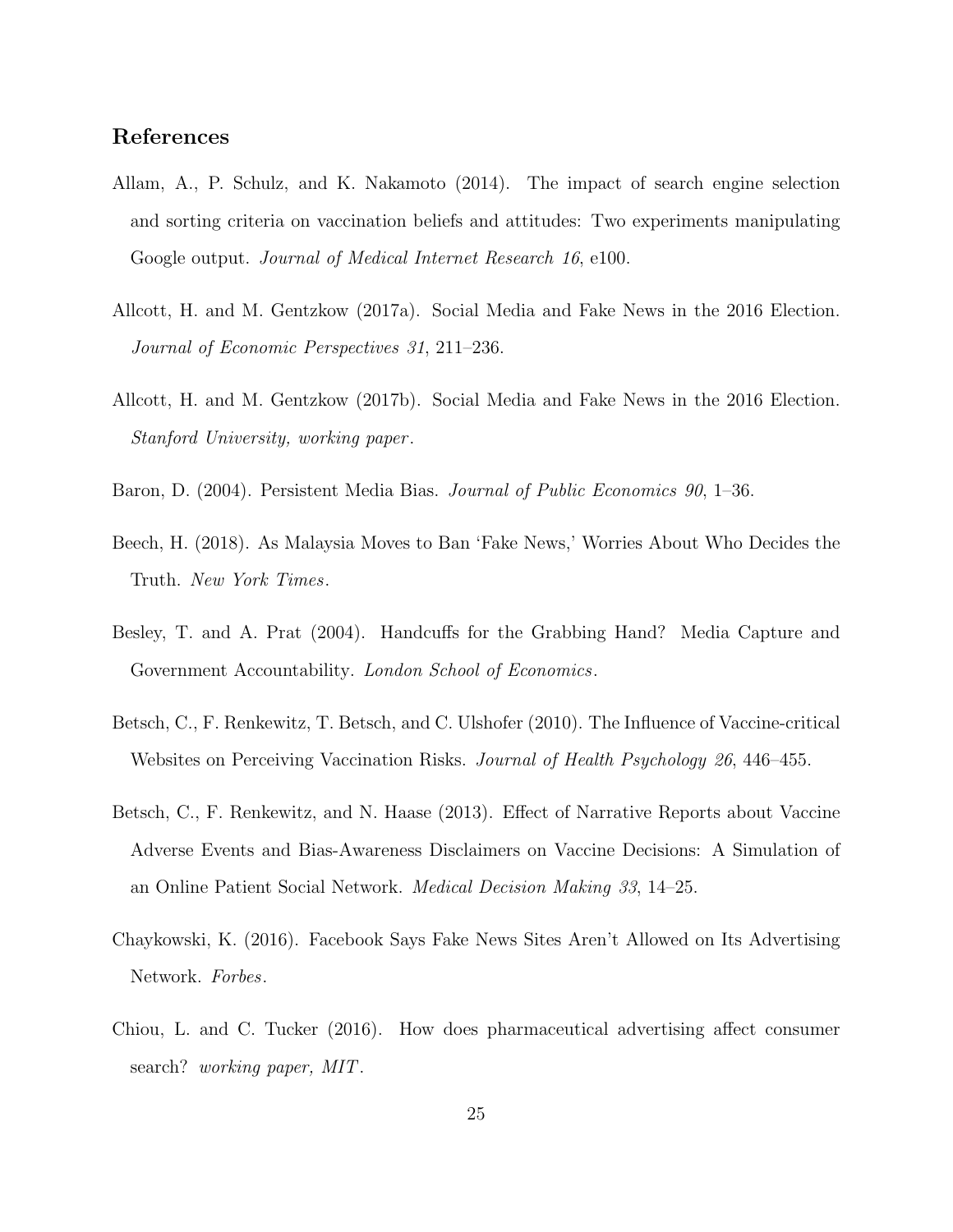- De Los Santos, B., A. Hortacsu, and M. R. Wildenbeest (2012). Testing models of consumer search using data on web browsing and purchasing behavior. American Economic Review  $102(6)$ , 2955–80.
- Dillet, R. (2016). Google and Facebook Ban Fake News Sites from Their Advertising Networks. TechCrunch.
- Esposito, S., N. Principi, and G. Cornaglia (2014). Barriers to the vaccination of children and adolescents and possible solutions. Clinical Microbiology and Infection 20, 25–31.
- Fahy, E., R. Hardikar, A. Fox, and S. Mackay (2014). Quality of Patient Health Information on the Internet: Reviewing a complex and Evolving Landscape. Australasian Medical Journal 7, 24–28.
- Fox, S. and M. Duggan (2013). Pew Internet and American Life Project.
- Friggeri, A., L. A. Adamic, D. Eckles, and J. Cheng (2014). Rumor cascades. In ICWSM.
- Fu, L., K. Zook, Z. Spoehr-Labutta, P. Hu, and J. Joseph (2016). Search Engine Ranking, Quality, and Content of Web Pages That Are Critical Versus Noncritical of Human Papillomarvirus Vaccine. Journal of Adolescent Health 58, 33–39.
- Gentzkow, M. and J. Shapiro (2006). Media Bias and Reputation. Journal of Political Economy  $114(2)$ , 280–316.
- Gentzkow, M. and J. M. Shapiro (2011). Ideological segregation online and offline. The Quarterly Journal of Economics 126, 1799–1839.
- Goldfarb, A. and C. Tucker (2011). Advertising Bans and the Substitutability of Online and Offline Advertising. Journal of Marketing Research 48 (2), 207–227.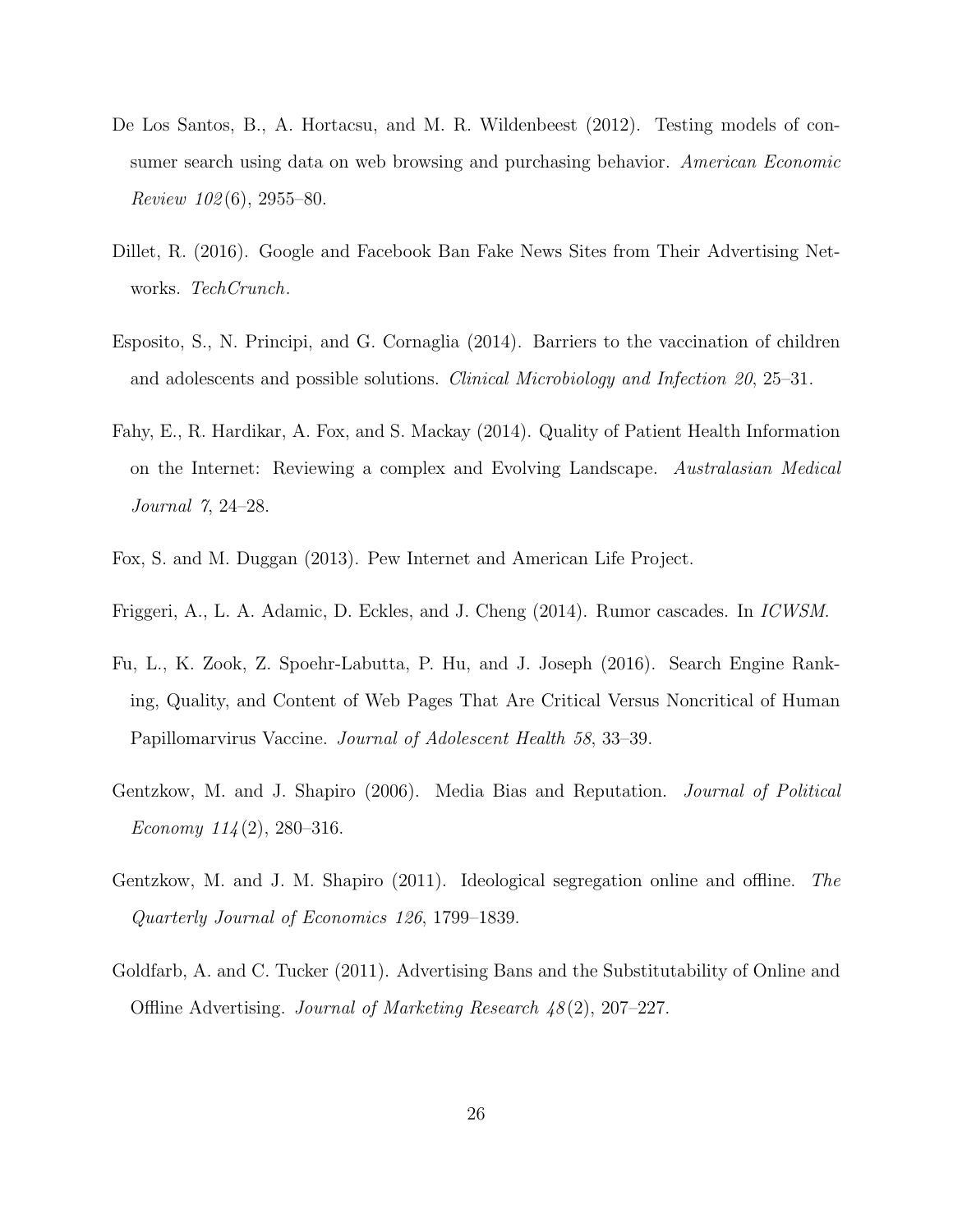- Goldfarb, A. and C. Tucker (2015). Standardization, standards and online advertising. Management Science 61, 2707–2719.
- Gordon, B., F. Zettelmeyer, N. Bhargava, and D. Chapsky (2017). A Comparison of Approaches to Advertising Measurement: Evidence from Big Field Experiments at Facebook. working paper .
- Hoaxy (2016). Frequently Asked Questions About Hoaxy.
- Knapp, C., V. Madden, and H. Wang (2011). Internet use and eHealth literacy of lowincome parents whose children have special health care needs. Journal of Medical Internet Research 13, e75.
- Kutner, M., E. Greenberg, Y. Jin, and C. Paulsen (2006). The health literacy of America's adults: Results from the 2003 National Assessment of Adult Literacy. US Department of Education, National Center for Education Statistics 13.
- Lewis, R., J. Rao, and D. Reiley (2011). Here, There, and Everywhere: Correlated Online Behaviors Can Lead to Overstimates of the Effects of Advertising. Proceedings of the 20th International Conference on the World Wide Web, 157–166.
- Lewis, R. and D. Reiley (2014). Online ads and offline sales: measuring the effect of retail advertising via a controlled experiment on Yahoo! Quantitative Marketing and Economics 12, 235–266.
- Miller, M. (2017). 33 percent of us consumers use social media for health care info. Search Engine Watch.
- Montgomery, A. L., S. Li, K. Srinivasan, and J. C. Liechty (2004). Modeling online browsing and path analysis using clickstream data. Marketing Science 23 (4), 579–595.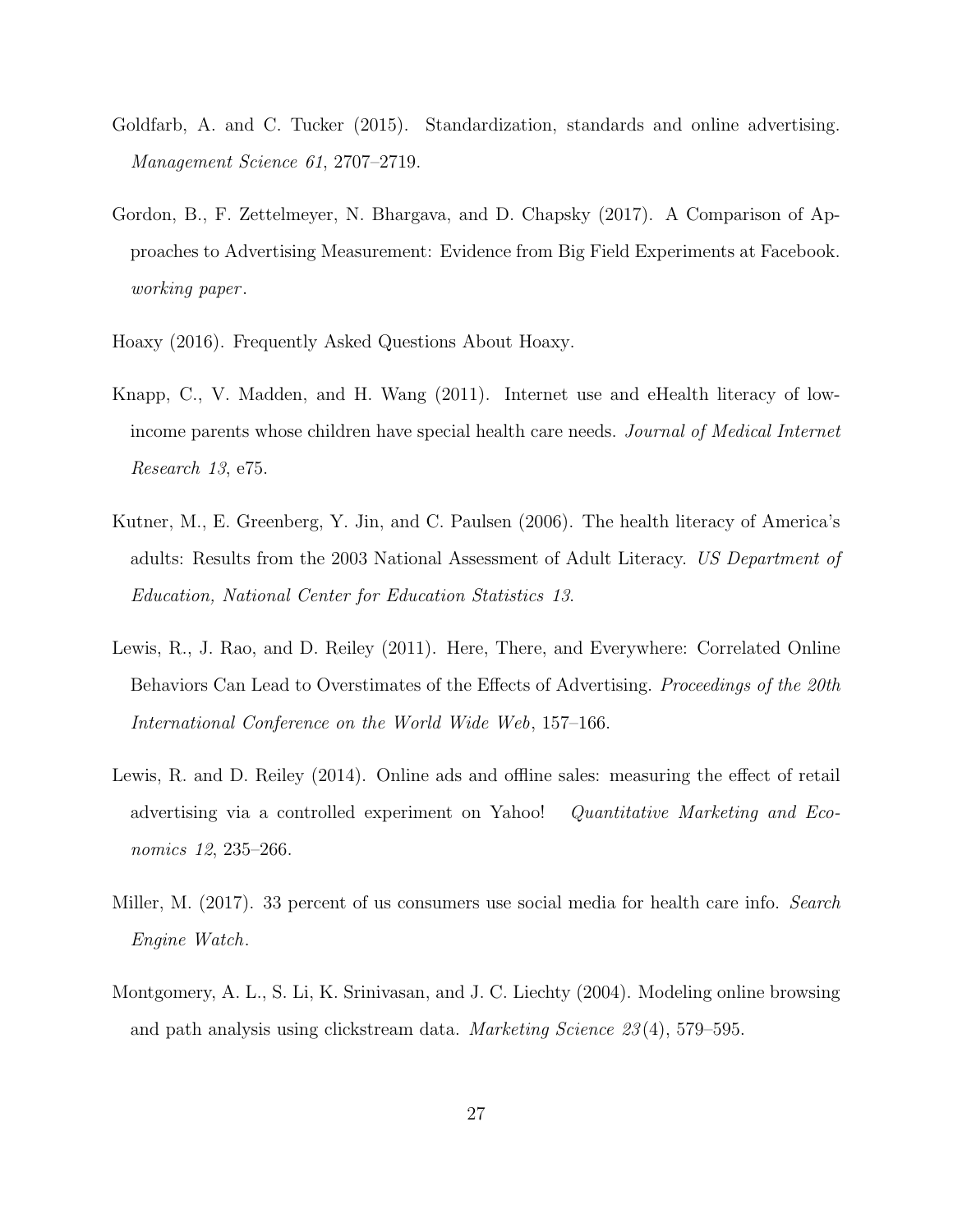- Mullahy, J. (1999, November). Interaction effects and difference-in-difference estimation in loglinear models. NBER Technical Working Papers 0245, National Bureau of Economic Research, Inc.
- Mullainathan, S. and A. Shleifer (2005). The Market for News. American Economic Review 95, 1031–1053.
- Nan, S. and K. Madden (2012). HPV Vaccine Information in the Blogosphere: How Positive and Negative Blogs Influence Vaccine-Related Risk Perceptions, Attitudes, and Behavioral Intentions. Health Communication 27, 829–836.
- Nossiter, A. (2018). Macron Pushes Bill Aimed at 'Fake News' as Critics Warn of Danger. New York Times.
- of Health, U. D. and H. Services (2018). Vaccines Protect Your Community.
- Olsen, P. (2016). Germany Wants Facebook to Pay For Fake News. Forbes.
- Pew (2014). How Social Media is Reshaping News.
- Power, J. (2017). HPV vaccine uptake rate falls 15 percent among young girls. The Irish Times.
- Press, A. F. (2017). Italy makes childhood vaccinations compulsory. CTV News.
- Seetharaman, D. (2016). Facebook Bans Fake News Sites from using its Advertising Network. The Wall Street Journal.
- Shao, C., G. L. Ciampaglia, A. Flammini, and F. Menczer (2016). Hoaxy: A platform for tracking online misinformation. In Proceedings of the 25th International Conference Companion on World Wide Web, WWW '16 Companion, pp. 745–750.
- Shavit, N. (2016). Data on Facebook's Fake News Problem. Jumpshot.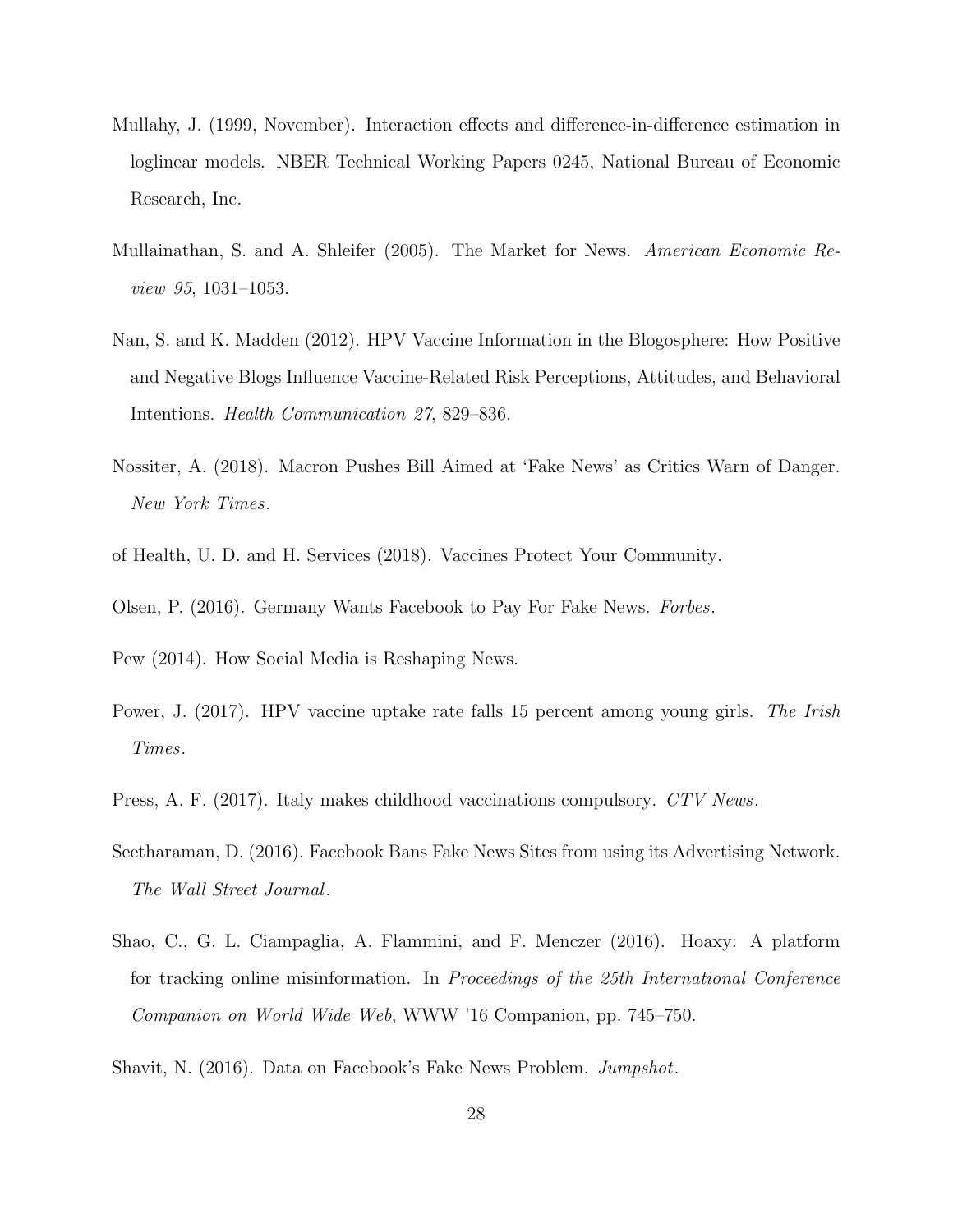- Singh, K. (2014). What's really the difference between facebook pages, groups and profiles? Mashable.
- Smith, L., R. Amlot, J. Weinman, J. Yiend, and G. Rubin (2016). A systematic review of factors affecting vaccine uptake in young children. Vaccine 35, 6059–6069.
- Sunstein, C. (2017). *Republic.com*. Princeton University Press.
- Vosoughi, S., D. Roy, and S. Aral (2018). The spread of ture and false news online. Science 359, 1146–1151.
- Wingfield, N., M. Isaac, and K. Benner (2016). Google and Facebook Take Aim at Fake News Sites. New York Times.
- Wong, J. (2016). Almost All the Traffic to Fake News Sites is from Facebook, New Data Show. The Medium.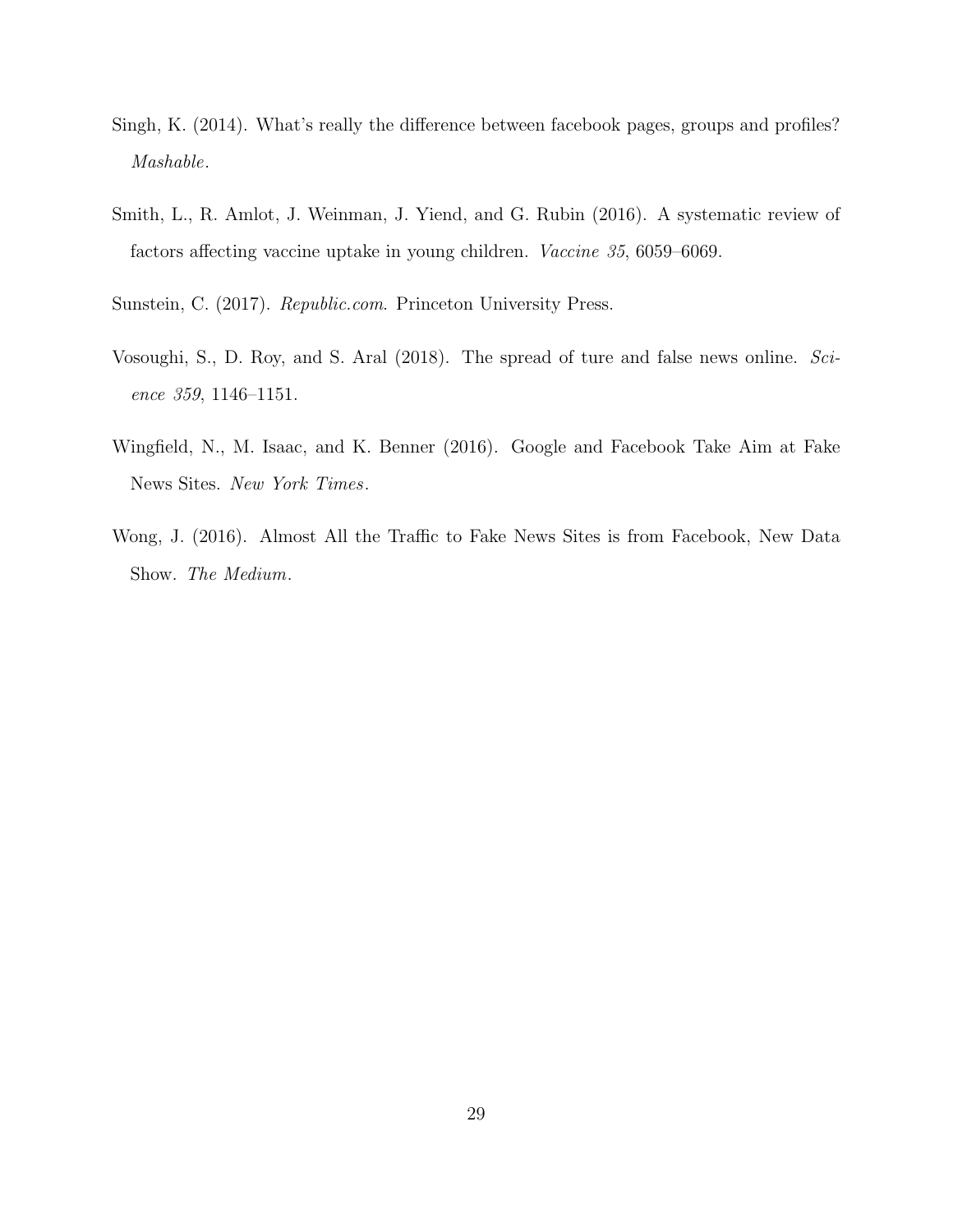# A Appendix

### A-1 Facebook policy on fake news sites (excerpts from April 6, 2017)

#### Working to Stop Misinformation and False News

By Adam Mosseri, VP, News Feed

We know people want to see accurate information on Facebook and so do we.

False news is harmful to our community, it makes the world less informed, and it erodes trust. Its not a new phenomenon, and all of us tech companies, media companies, newsrooms, teachers have a responsibility to do our part in addressing it. At Facebook, were working to fight the spread of false news in three key areas:

- disrupting economic incentives because most false news is financially motivated;
- building new products to curb the spread of false news; and
- helping people make more informed decisions when they encounter false news.

#### Disrupting Economic Incentives

When it comes to fighting false news, one of the most effective approaches is removing the economic incentives for traffickers of misinformation. Weve found that a lot of fake news is financially motivated. These spammers make money by masquerading as legitimate news publishers and posting hoaxes that get people to visit their sites, which are often mostly ads.

Some of the steps were taking include:

- Better identifying false news through our community and third-party fact-checking organizations so that we can limit its spread, which, in turn, makes it uneconomical.
- Making it as difficult as possible for people posting false news to buy ads on our platform through strict enforcement of our policies.
- Applying machine learning to assist our response teams in detecting fraud and enforcing our policies against inauthentic spam accounts.
- Updating our detection of fake accounts on Facebook, which makes spamming at scale much harder.
- Update on May 10, 2017: Weve made updates so people see fewer posts and ads in News Feed that link to low-quality web page experiences.
- Update on August 9, 2017: Weve made updates to address cloaking so that what people see after clicking an ad or post matches their expectations.
- Update on August 28, 2017: Weve made an update in which repeat offenders that repeatedly share stories marked as false will no longer be allowed to advertise on Facebook.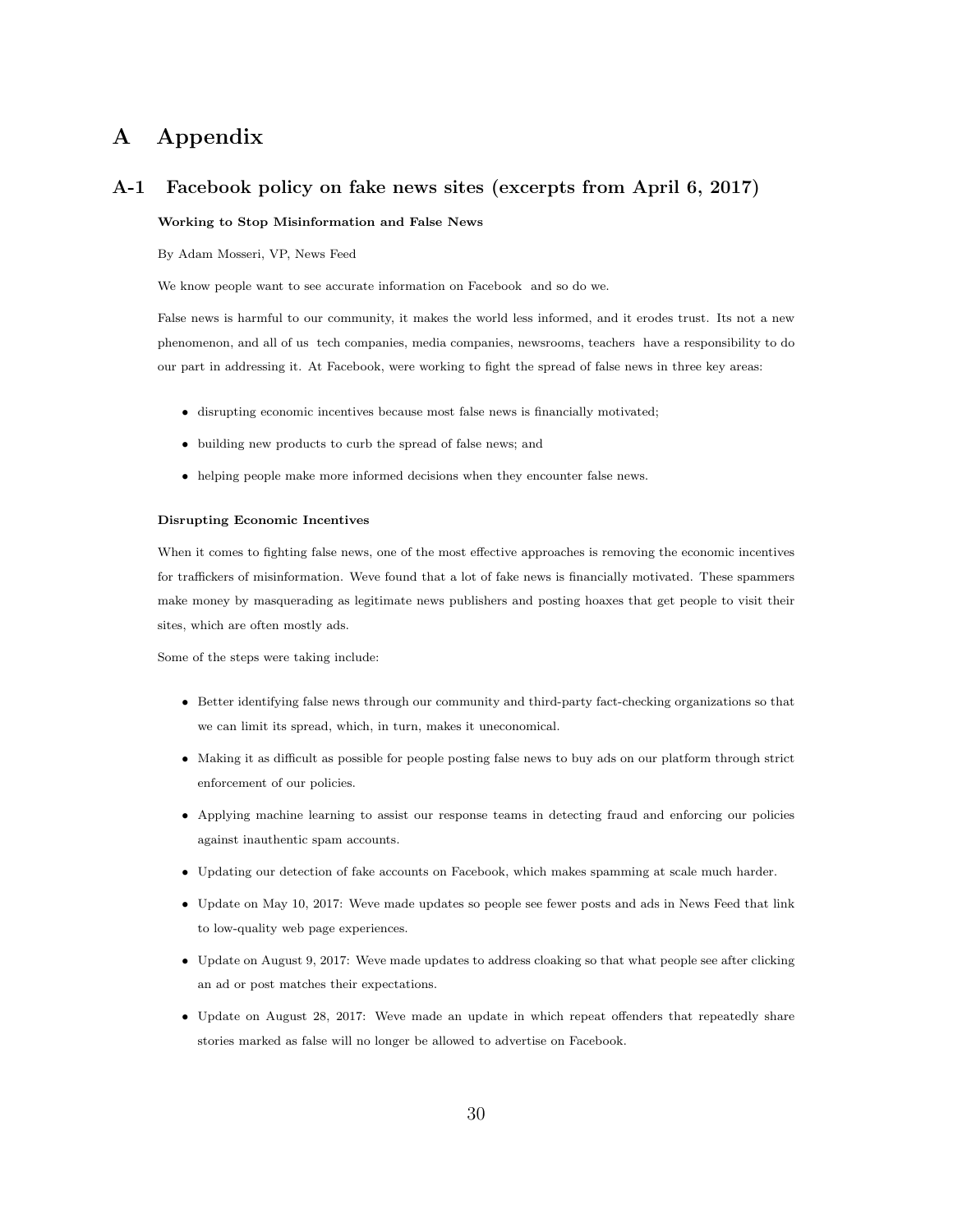#### Building New Products

Were building, testing and iterating on new products to identify and limit the spread of false news. We cannot become arbiters of truth ourselves its not feasible given our scale, and its not our role. Instead, were working on better ways to hear from our community and work with third parties to identify false news and prevent it from spreading on our platform.

Some of the work includes:

- Ranking Improvements: Were always looking to improve News Feed by listening to what the community tells us. Weve found opportunities like the fact that if reading an article makes people significantly less likely to share it, that may be a sign that a story has misled people in some way. Were continuing to test this signal and others in News Feed ranking in order to reduce the prevalence of false news content. Update on June 30, 2017: We made an update to help show more informative links in News Feed.
- Easier Reporting: Weve always relied on our community to determine what is valuable and what is not. Were testing ways to make it easier to report a false news story if you see one on Facebook, which you can do by clicking the upper right hand corner of a post. Stories that are flagged as false by our community then might show up lower in your feed.
- Working with Partners: We believe providing more context can help people decide for themselves what to trust and what to share. Weve started a program to work with independent third-party fact-checking organizations, who are signatories of Poynters Code of Principles. Well use the reports from our community, along with other signals, to send stories to these organizations. If the fact-checking organizations identify a story as false, it will get flagged as disputed and there will be a link to a corresponding article explaining why. Stories that have been disputed also appear lower in News Feed.

#### Helping People Make More Informed Decisions

Though were committed to doing everything we can to reduce the spread of false news to as close to zero as possible, we also need to make sure we take steps to address the problem when people do encounter hoaxes. To that end, were exploring ways to give people more context about stories so they can make more informed decisions about what to read, trust and share and ways to give people access to more perspectives about the topics that theyre reading.

Some of the work weve been focused on includes:

• Facebook Journalism Project: We are committed to collaborating with news organizations to develop products together, providing tools and services for journalists, and helping people get better information so they can make smart choices about what they read. We are convening key experts and organizations already doing important work in this area, such as the Walter Cronkite School of Journalism and Mass Communication at Arizona State University, and have been listening and learning to help decide what new research to conduct and projects to fund. Working with the News Literacy Project, we are producing a series of public service announcements (PSAs) to help inform people on Facebook about this important issue.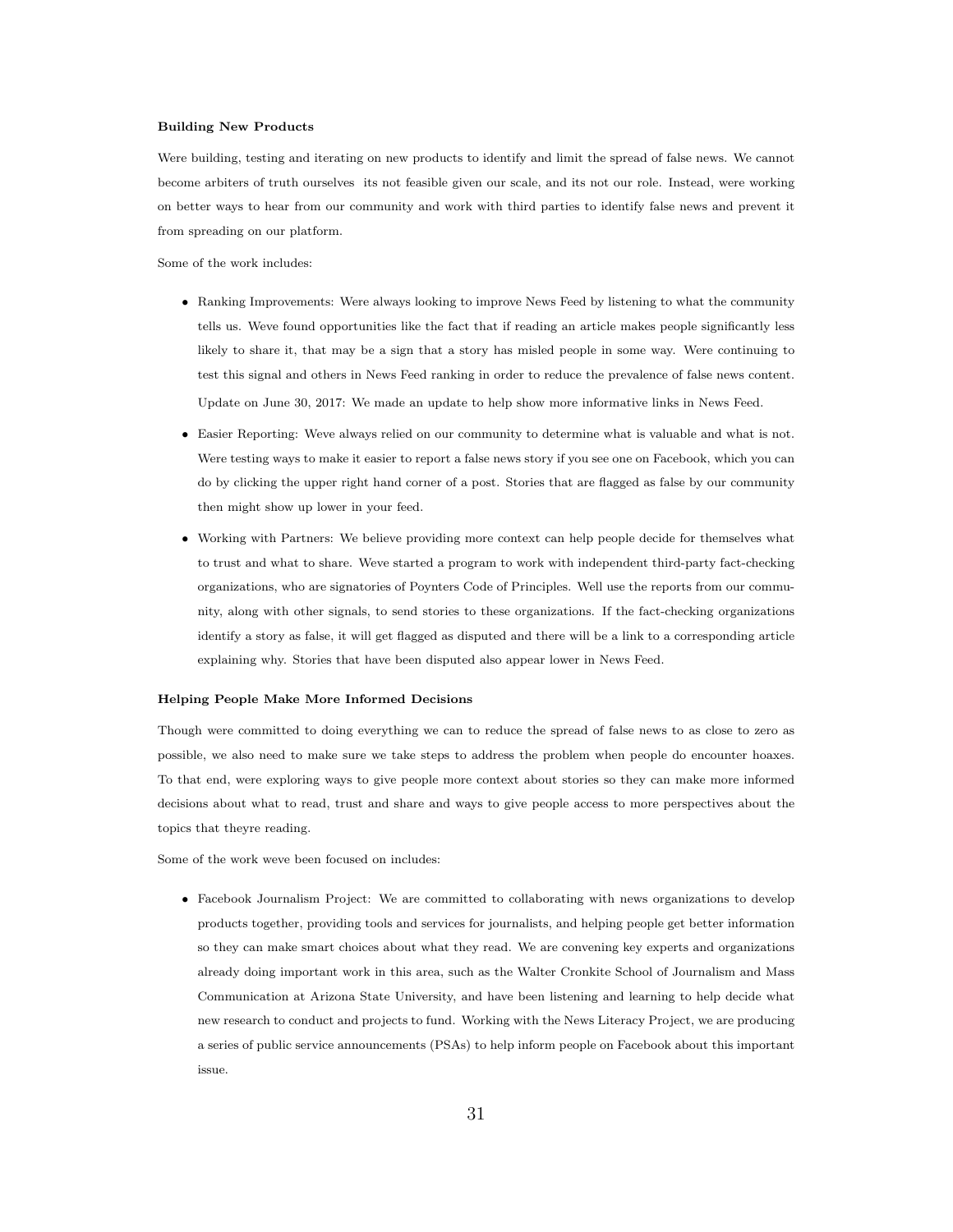- News Integrity Initiative: Weve joined a group of over 25 funders and participants including tech industry leaders, academic institutions, non-profits and third party organizations to launch the News Integrity Initiative, a global consortium focused on helping people make informed judgments about the news they read and share online. Founding funders of this \$14-million fund include Facebook, the Craig Newmark Philanthropic Fund, the Ford Foundation, the Democracy Fund, the John S. and James L. Knight Foundation, the Tow Foundation, AppNexus, Mozilla and Betaworks. The initiatives mission is to advance news literacy, to increase trust in journalism around the world and to better inform the public conversation. The initiative, which is administered by the CUNY Graduate School of Journalism, will fund applied research and projects, and convene meetings with industry experts.
- Update on August 3, 2017: We made an update where if an article has been reviewed by fact checkers, we may show the fact checking stories below the original post in Related Articles.

We need to work across industries to help solve this problem: technology companies, media companies, educational organizations and our own community can come together to help curb the spread of misinformation and false news. By focusing on the three key areas outlined above, we hope we will make progress toward limiting the spread of false news and toward building a more informed community on Facebook.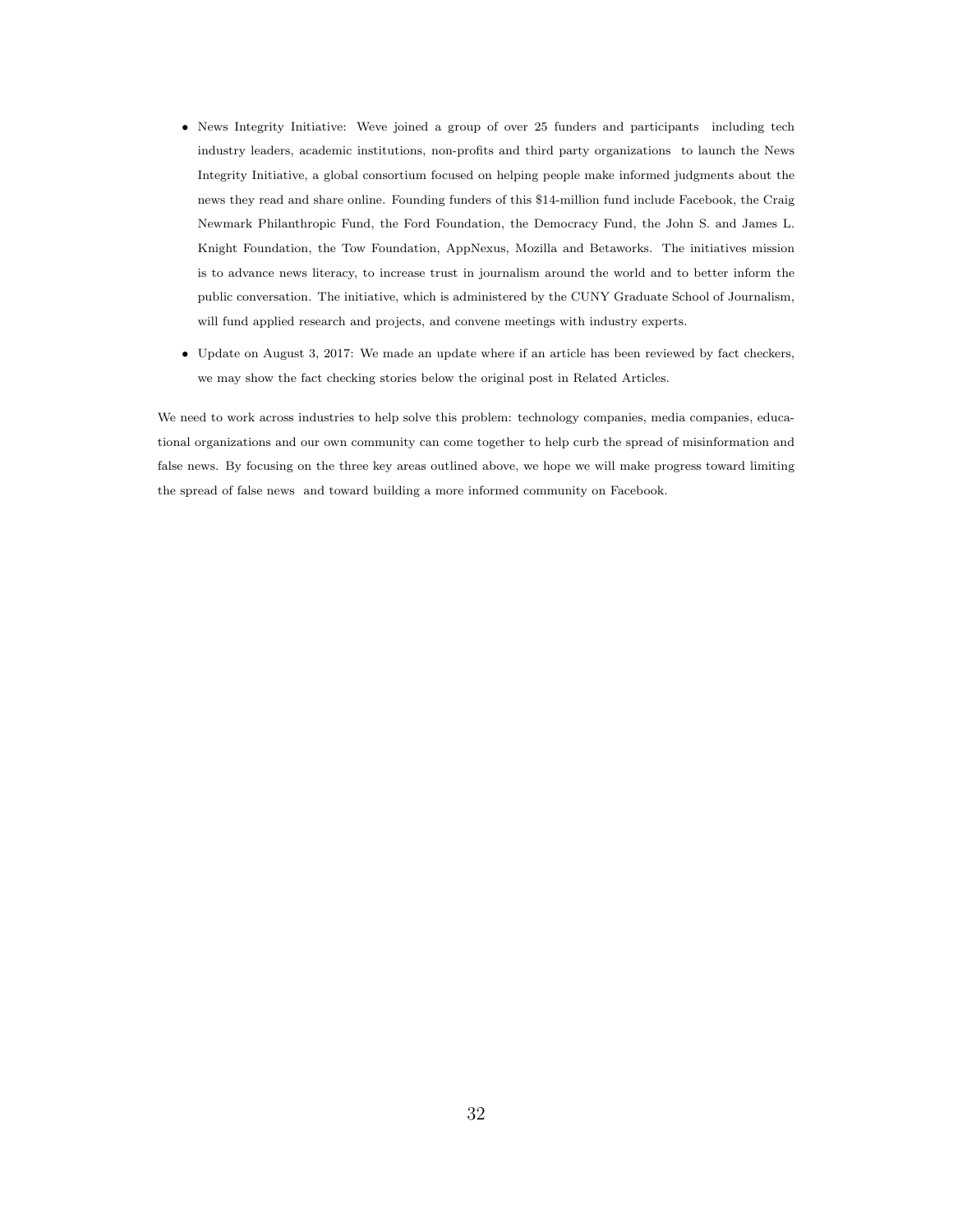Table A-1: Keywords for vaccines

 $\qquad \qquad =$ 

| keyword                |
|------------------------|
| chicken pox            |
| diptheria              |
| $\mathrm{dtp}$         |
| flu                    |
| haemophilus influenzae |
| hepatitis a            |
| hepatitis b            |
| hib                    |
| hpv                    |
| human papillomavirus   |
| measles                |
| meningitis             |
| meningococcal          |
| mmr                    |
| mumps                  |
| pertussis              |
| pneumococcal           |
| pnuemonia              |
| polio                  |
| rotavirus              |
| rubella                |
| shingles               |
| smallpox               |
| tetanus                |
| varicella              |
| whooping cough         |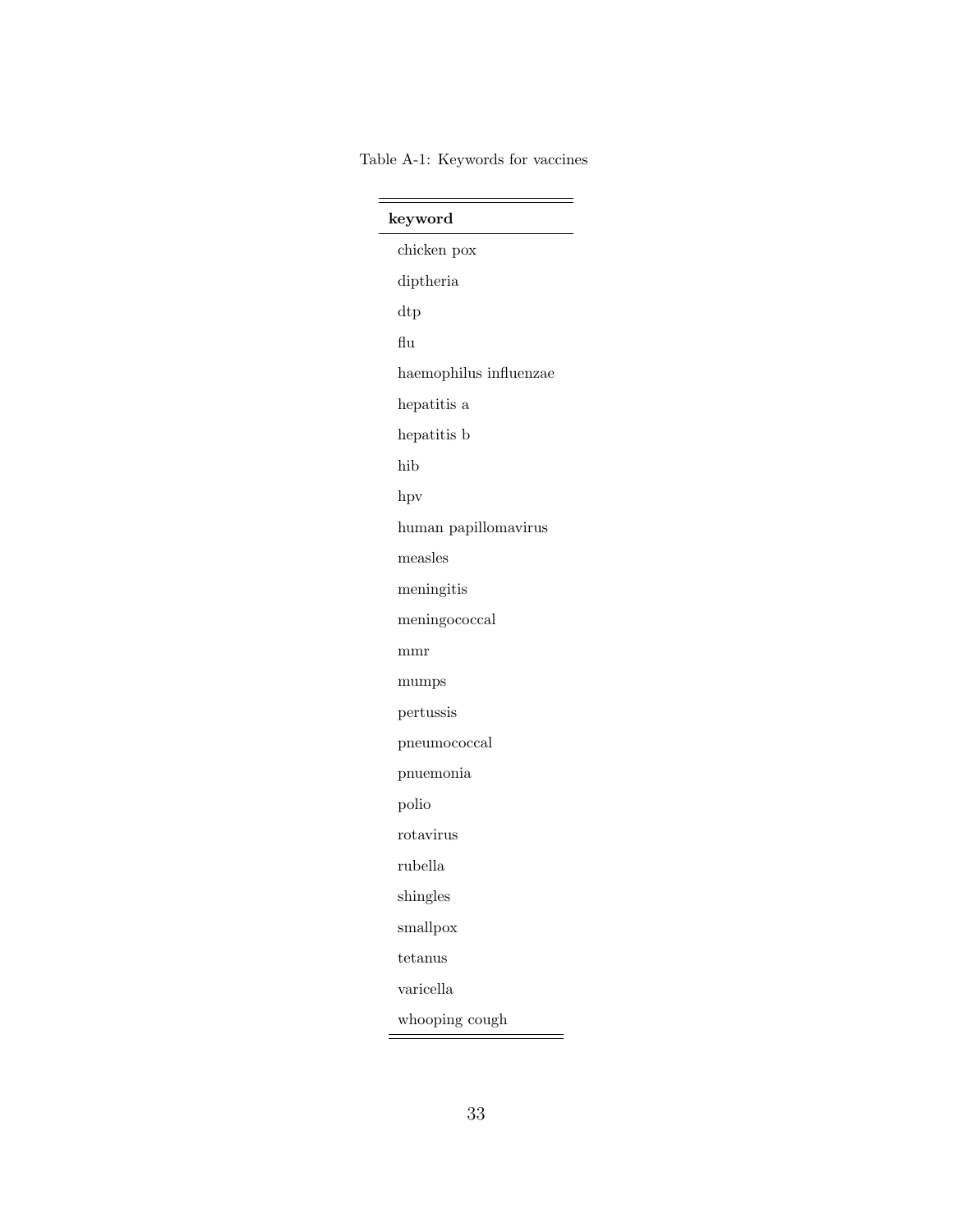| Measure                      | Facebook | Twitter |
|------------------------------|----------|---------|
| Male                         | 47.2     | 55.6    |
| Age 18-24                    | 12.1     | 14.9    |
| Age 25-34                    | 17.2     | 19.1    |
| Age 35-44                    | 16.4     | 15.6    |
| Age 45-54                    | 18       | 17.2    |
| Age $55+$                    | 29.7     | 25.2    |
| Income $\langle 25k \rangle$ | 10.9     | 7.5     |
| Income 25-60k                | 26.1     | 20.6    |
| Income $60-100k$             | 28.0     | 27.0    |
| Income $>100k$               | 35       | 44.9    |

Table A-2: Demographic description of users

Source: comScore

Note: This table reports the fraction of users within each demographic category. Statistics are reported for users of Facebook and Twitter.